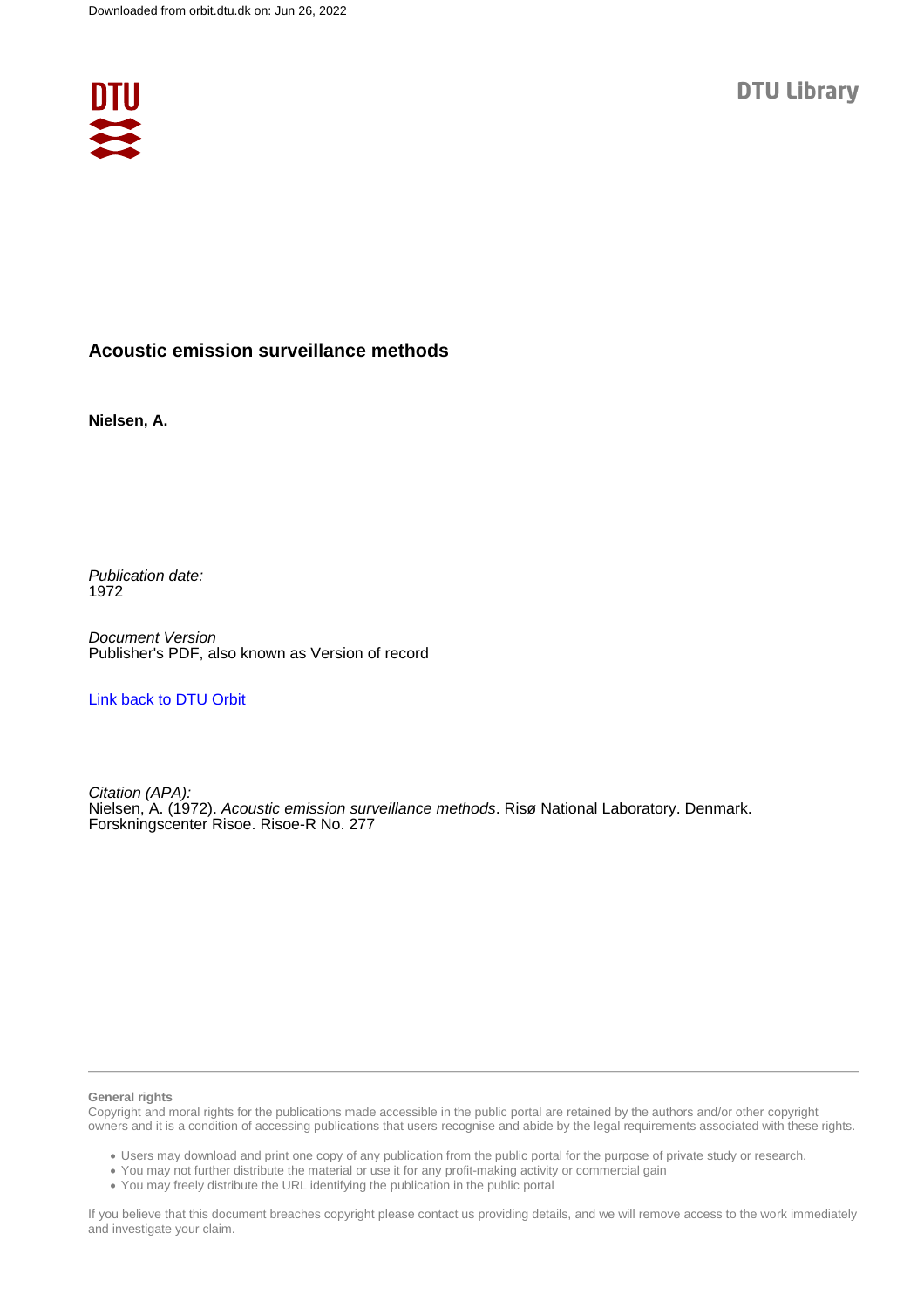Danish Atomic Energy Commission

Research Establishment Risø

# Acoustic Emission Surveillance Methods

*by Arved* Nielsen

December 1972

*Salts distributors:* **Jul. Gjellerup,** 87, **Sølvgade, DK-1307 Copenhagen K, Denmark**  *Available on exchange from:* **Library, Danish Atomic Energy Commission, Risø, DK-4000 Roskilde, Denmark**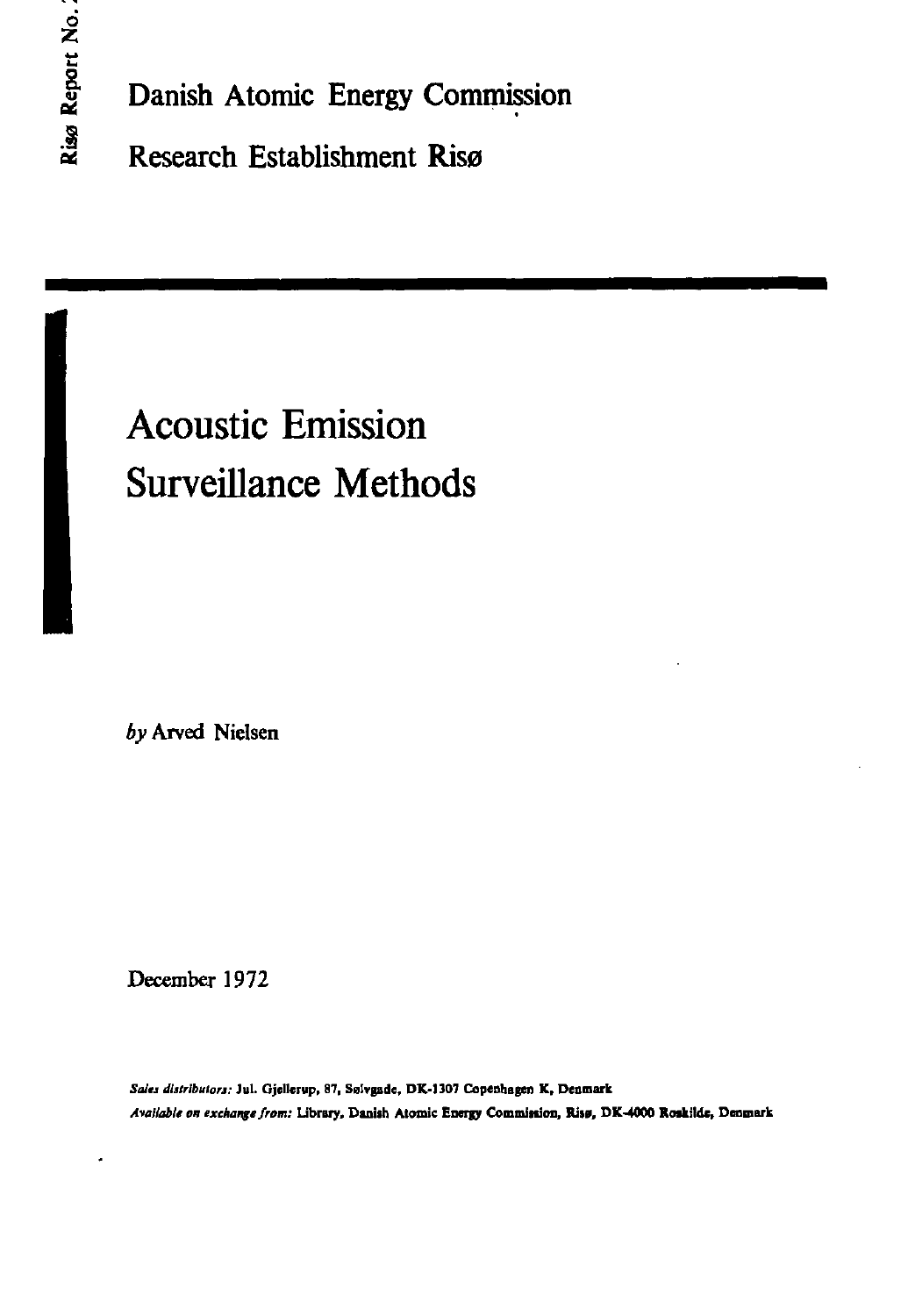**We regret that some of the pages in the microfiche copy of this report may not be up to the proper legibility standards, even though the best possible copy was used for preparing the master fiche.** 

J.

k.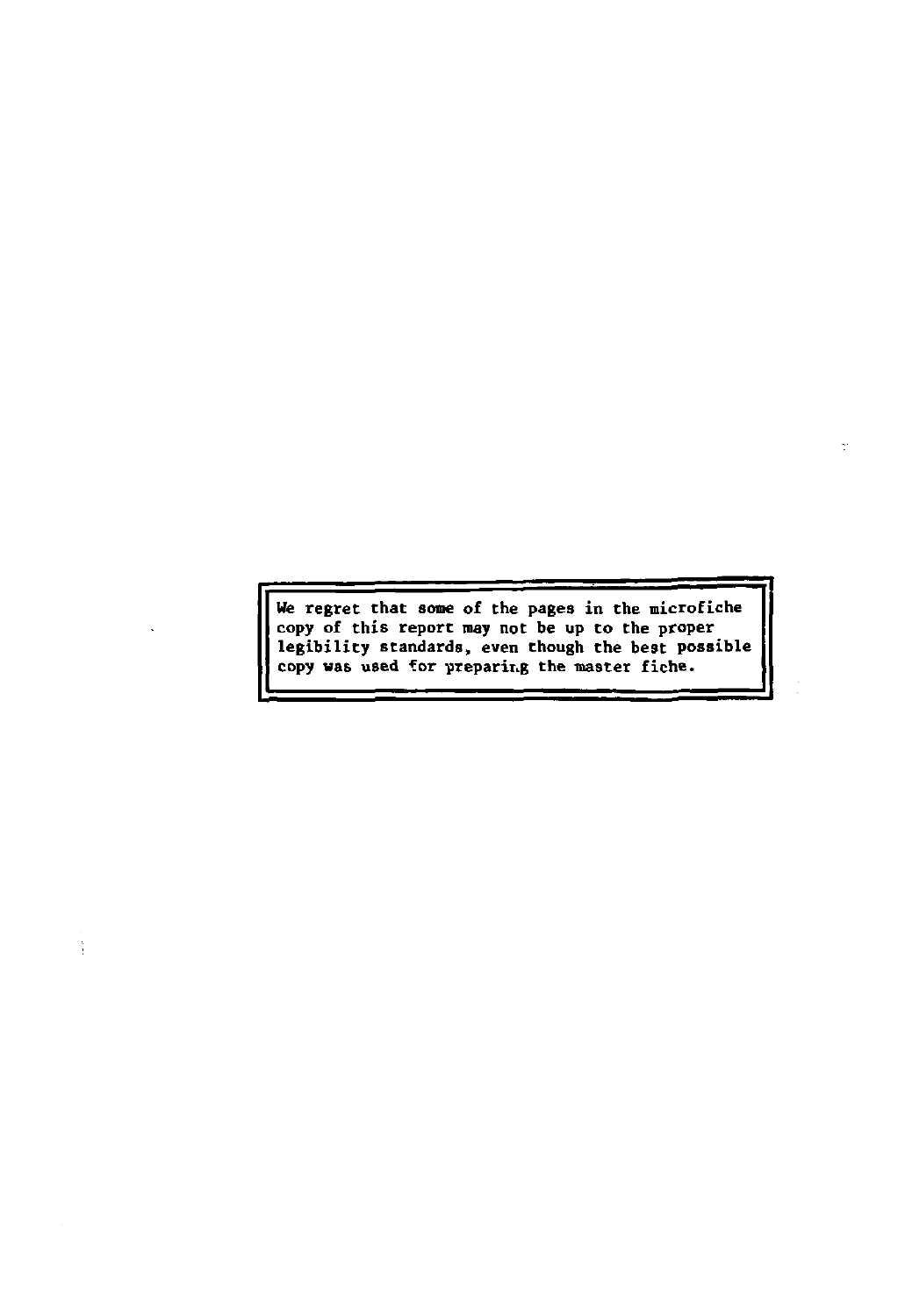U.D.C. 620.179.16

 $\mathcal{L}^{\mathcal{L}}$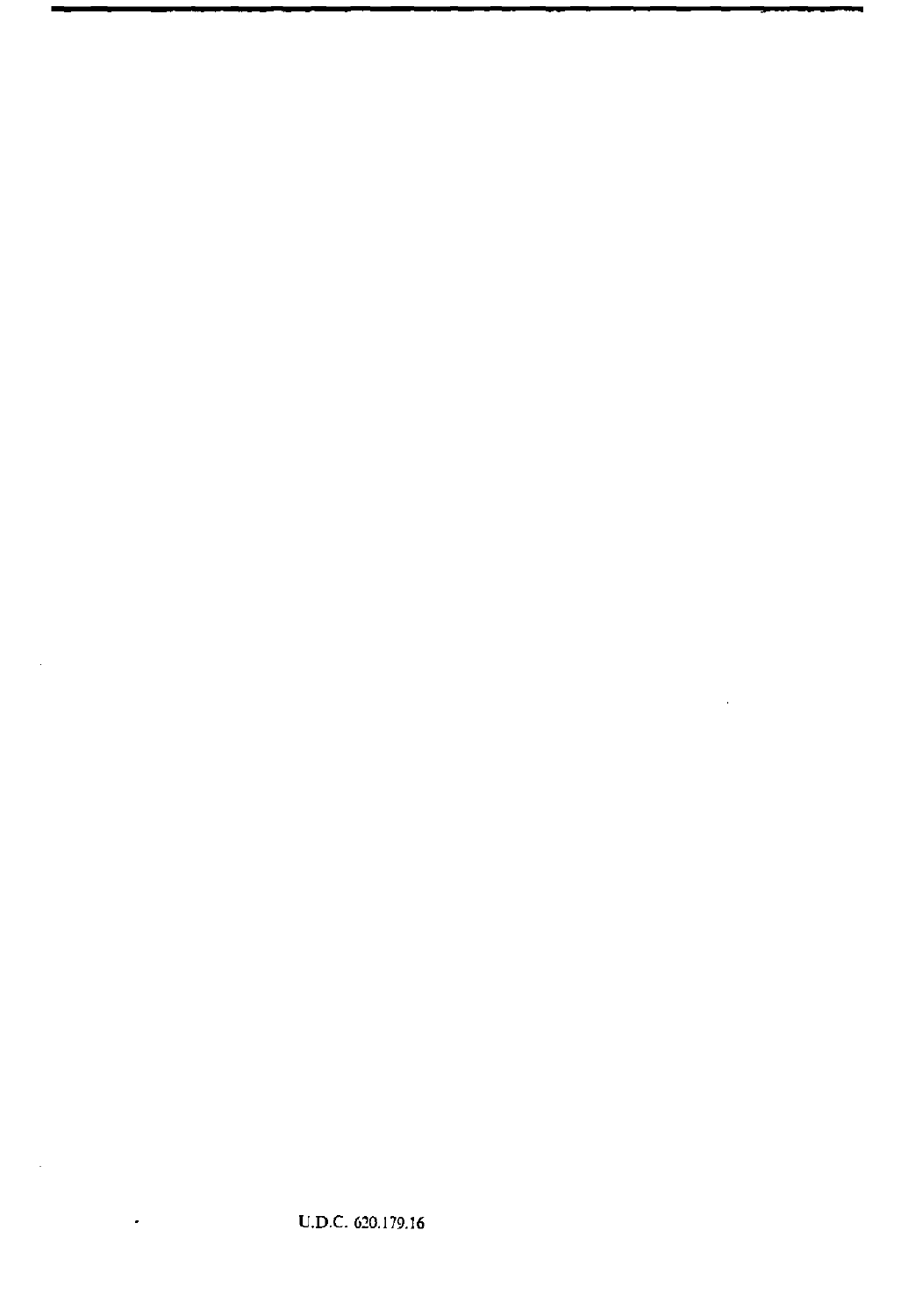**December 1972 Risø Report No. 277** 

# **Acoustic Emission Surveillance Methods**

**by Arved Nielsen** 

**Danish Atomic Energy Commission Research Establishment Risø Metallurgy Department** 

# **Abstract**

**This report was prepared for the Commission of European Communities - Nuclear Energy Agency (NEA - CREST) working group on Material and Mechanical Problems Related to the Safety Aspects of Steel Components in Nuclear Plants. It continues the report Risø-M-1429 under the same title.** 

**The present report is based on information received recently from fruitful collaboration within the Working Group, from the literature, and from personal experience and communications. The purpose is to present the status of the acoustic emission technique with respect to its application during proof testing, recurrent testing and service, of steel pressure vessels for nuclear plants.** 

**During proof testing it is evident that the location of acoustic emission sources can be carried out very reliably. The problem of warning against catastrophic failure cannot at present be given a clear answer, although an experienced operator can make an approach to the problem and very promising investigations are in progress.** 

**During recurrent inspection it should be possible to gain further information on the state of the steel structure by applying the acoustic emission technique if the structure is accessible.** 

**Not much experience has been gained of acoustic emission surveillance during service in terms of Signature Analysis, but very promising investigations are in progress to solve the various problems, by using the acoustic emission technique in the hostile environment of a nuclear reactor.**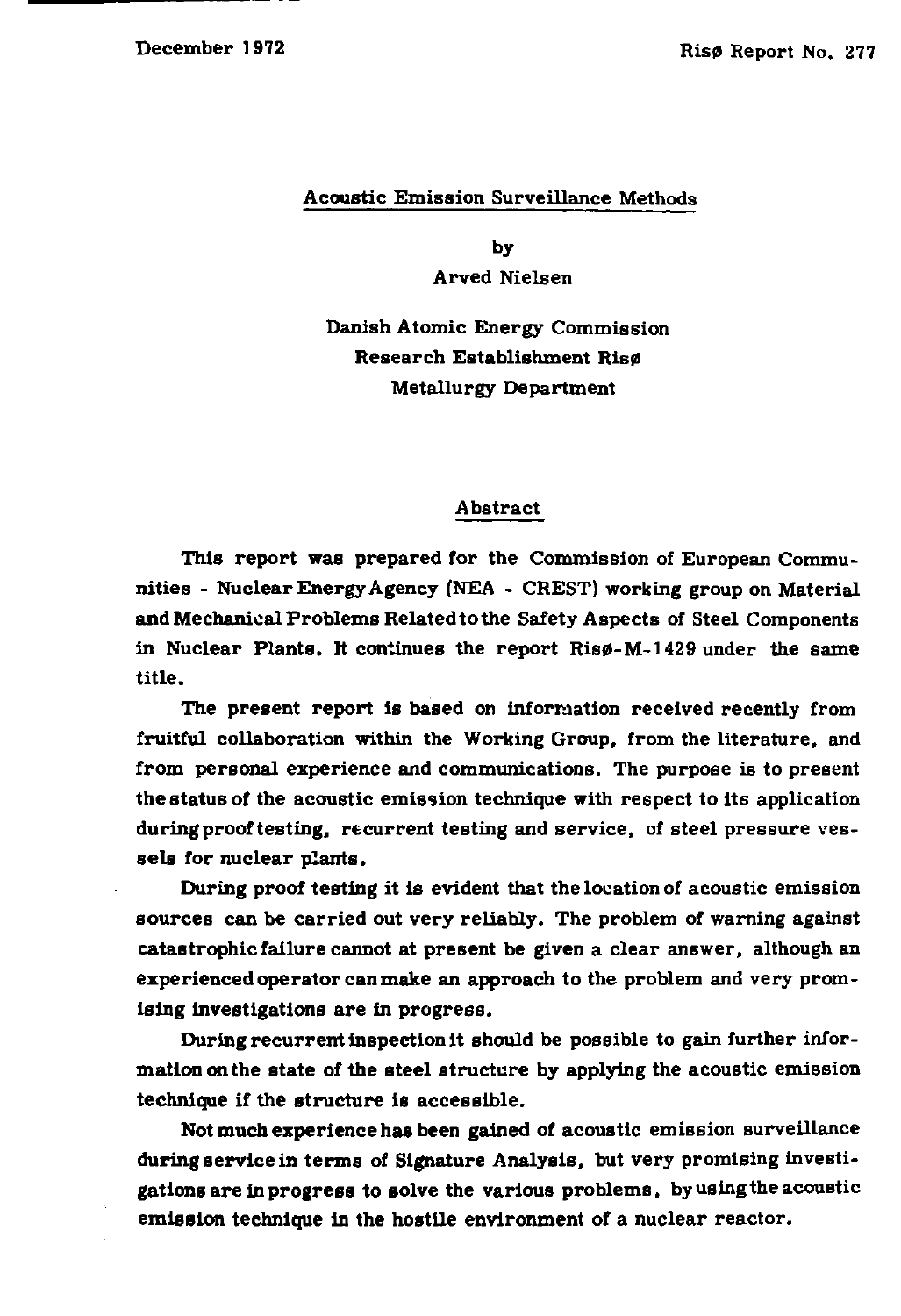# **ISBN 87 550 0181 5**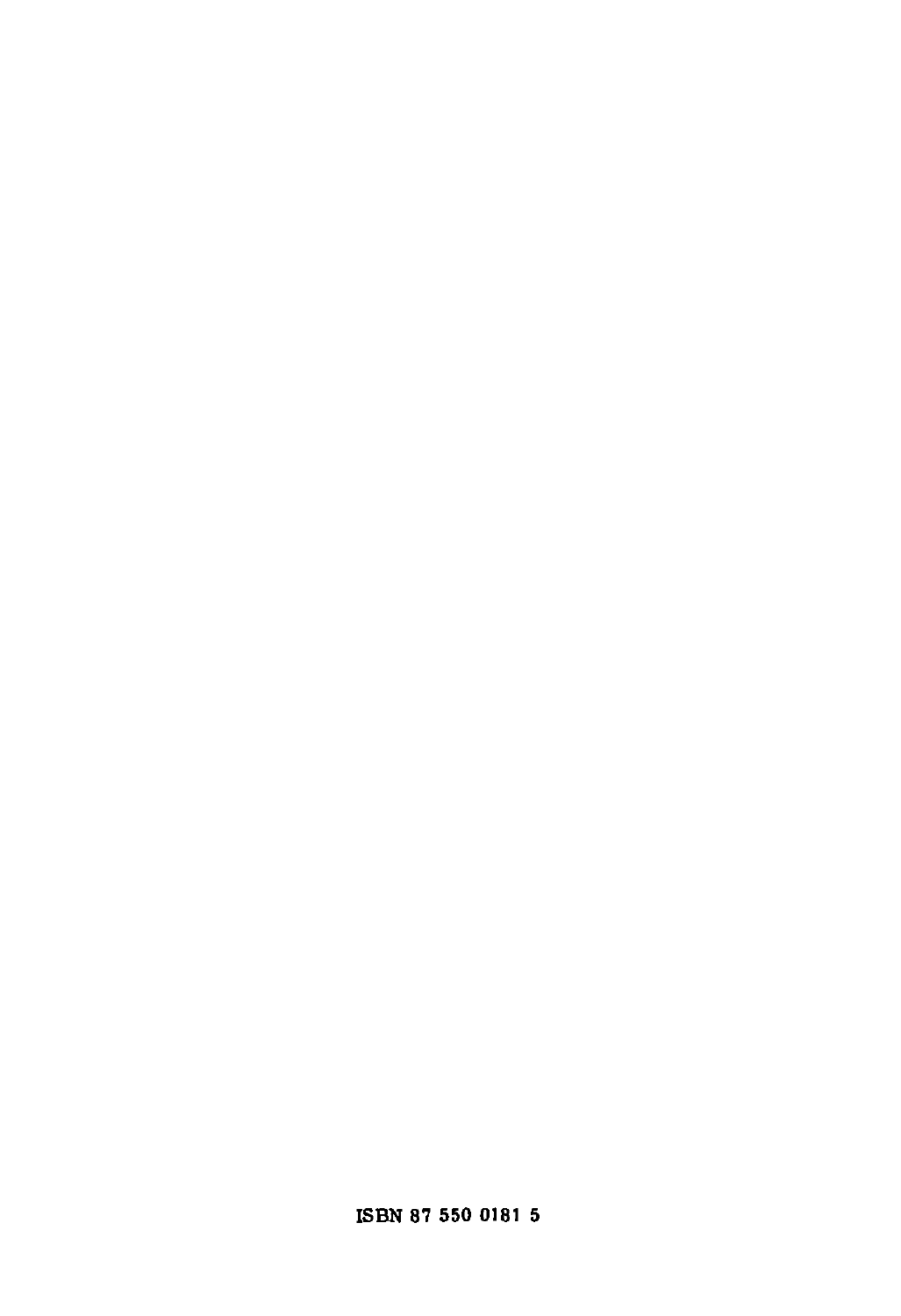#### \_\_

 $\mathcal{L}_\text{c} = \mathcal{L}_\text{c} = \mathcal{L}_\text{c} = \mathcal{L}_\text{c} = \mathcal{L}_\text{c}$  , and

# **CONTENTS**

|    |                                                                      | Page |
|----|----------------------------------------------------------------------|------|
| 1. |                                                                      | 5    |
| 2. | AE Techniques Applied during Proof Inspection                        | 6    |
|    | 2.1.<br>AE Information Storage                                       | 7    |
|    | 2.2.<br><b>Location of Defects</b>                                   | 9    |
|    | 2.3.<br>Control of the Failure Probability during Testing            | 12   |
|    | 2.4.<br>Assurance of the Performance of the Steel Structure          | 15   |
|    | AE Surveillance during Overstressing<br>2.4.1.                       | 17   |
|    | Information Gained on Defects by the AE<br>2.4.2.<br><b>Contract</b> |      |
|    | Technique                                                            | 17   |
| 3. | AE Techniques Applied during Recurrent Inspection                    | 18   |
|    | 3.1.<br>Comparison of AE Information Gained from Initial and         |      |
|    | Recurrent Pressure Tests                                             | 19   |
|    | Accessibility of the Steel Structure during Recurrent<br>3.2.        |      |
|    |                                                                      | 19   |
| 4. | AE Techniques Applied during Service                                 | 20   |
|    | AE Surveillance at High Temperatures and during Neu-<br>4.1.         |      |
|    | $tron\,Irradiation$                                                  | 21   |
|    | AE Surveillance at High Noise Conditions<br>4.2.                     | 21   |
| 5. |                                                                      | 23   |
| 6. |                                                                      | 26   |
|    | Appendix                                                             | 28   |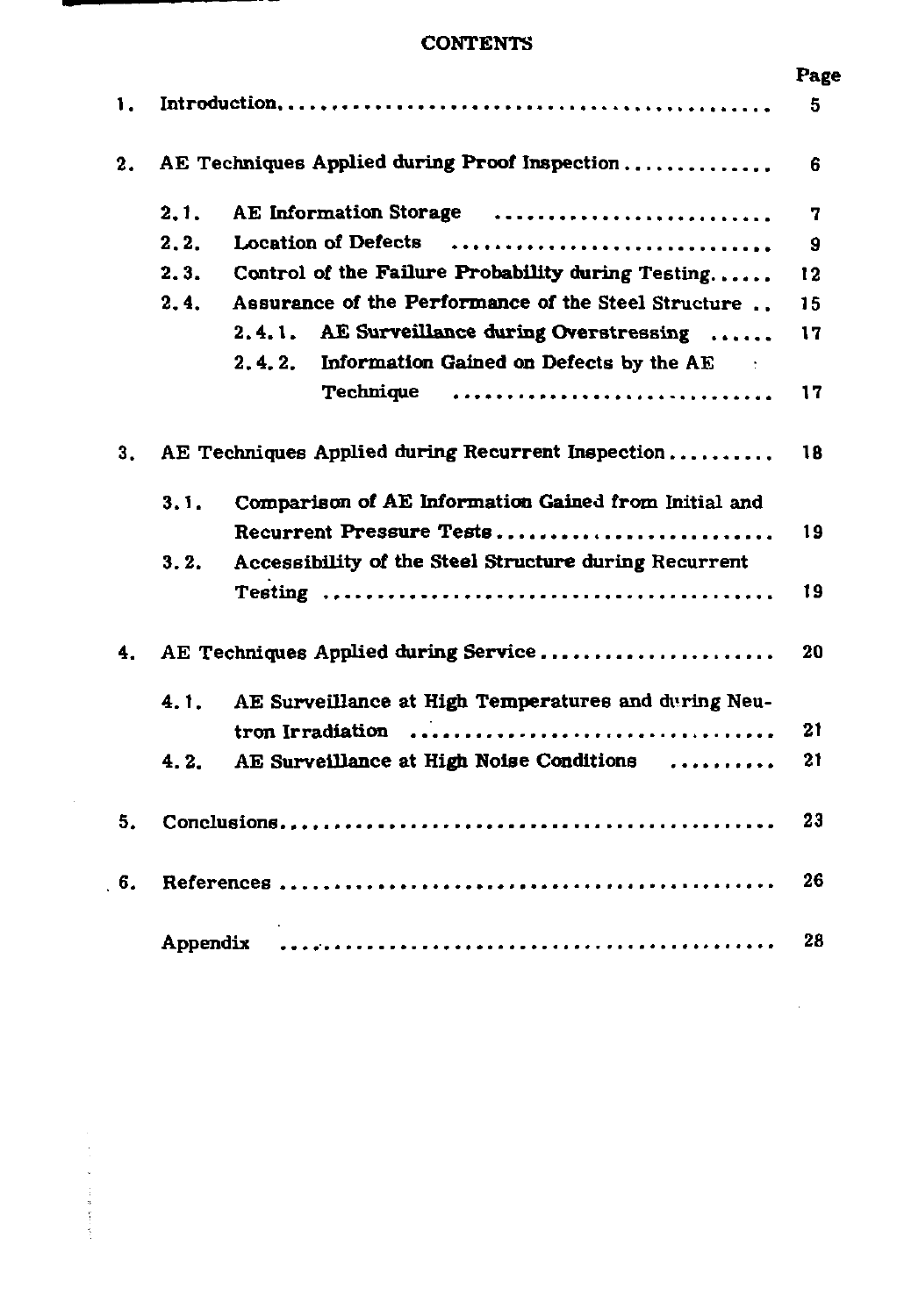$\mathcal{L}^{\text{max}}_{\text{max}}$  and  $\mathcal{L}^{\text{max}}_{\text{max}}$  $\mathcal{L}^{\text{max}}_{\text{max}}$  , where  $\mathcal{L}^{\text{max}}_{\text{max}}$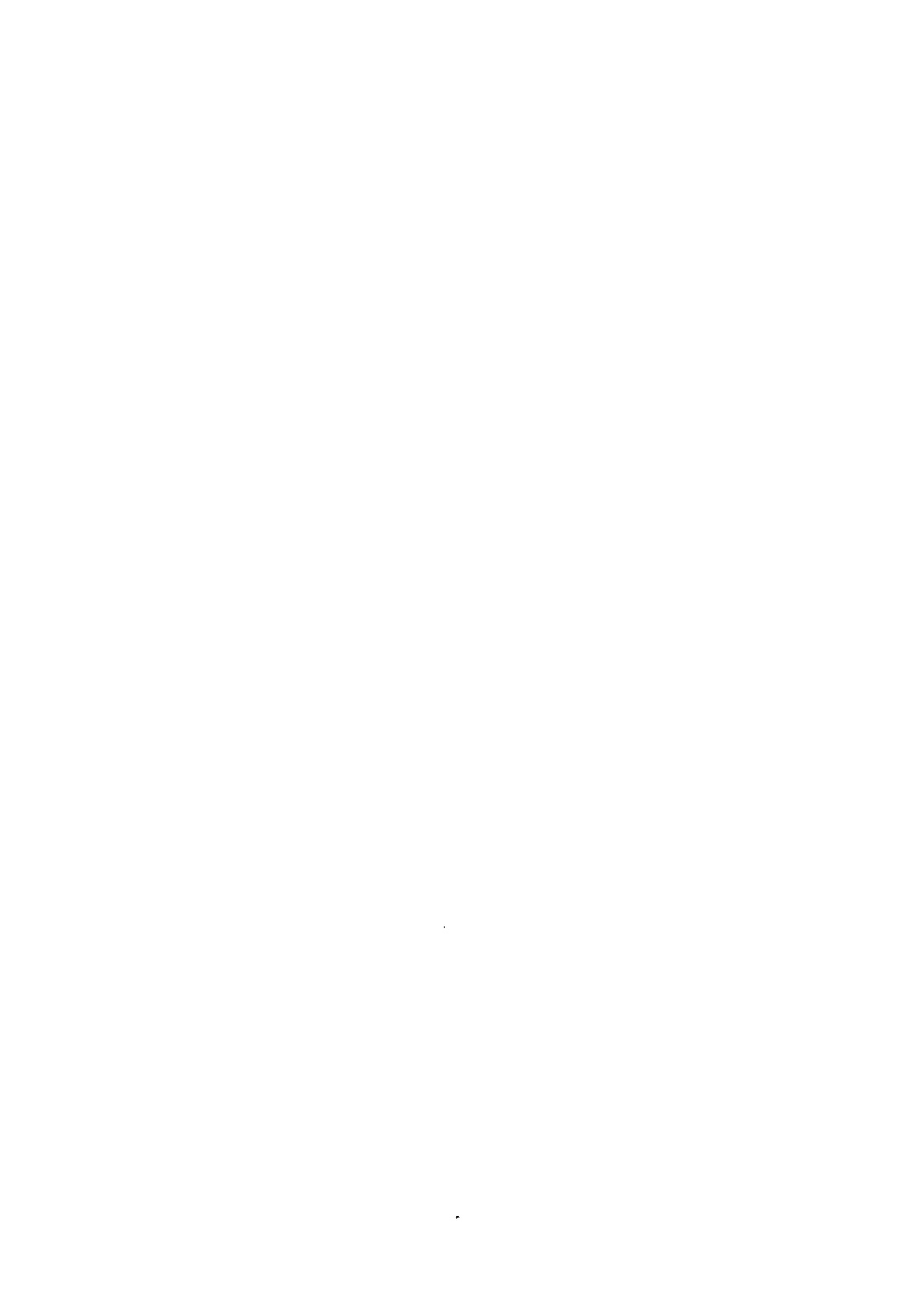#### 1. INTRODUCTION

A report on Acoustic Emission Surveillance Methods (Risø-M-1429) was prepared in September 1971 for the Commission of European Communities - Nuclear Energy Agency (NEA - CREST) working group on Material and Mechanical Problems Related to the Safety Aspects of Steel Components in Nuclear Plants. This permanent working group was set up in 1970, under CREST sponsorship and under the Commission's auspices to act as technical secretariat.

The scope and purpose of the group is basically:

- (a) To promote a feed-in of problems encountered by safety assessors concerning materials and mechanical questions for steel components in nuclear plants.
- (b) To prcmote an exchange of views on the priority issues to be considered in safety analysis and in applied research in this field.
- (c) To promote detailed exchange of information on the relevant research programmes.

The report treats one of the various specialized topics dealt with by this working group, and its purpose was to present the members with a general survey of the applicability of AE techniques to the safety service. Great care was taken to present only statements and conclusions which could be safely based on evidence found in the literature. A rather extensive literature exists, but many contradictions are found. Consequently the conclusions of the report were rather general and the report assumed an introductory nature.

It was the general opinion within the group that more detailed and clear- -cut answers to actual problems were desirable, together with indications of the research areas necessary for the development of the AE technique as a reliable tool for controlling the integrity of steel structures. The present report aims to answer these points, but it must be mentioned that this has not been possible without slightly involving the author's personal opinions.

For clarification it is appropriate to distinguish between the application of AE techniques during proof inspection, during recurrent inspection, and during service. Further, an important question to be answered is how much information can be obtained on the nature, size, and significance of defects revealed by AE.

Since September 1971 additional valuable information on AE has appeared in the literature and has also become available through a fruitful collaboration with members of the working group from which this report has ben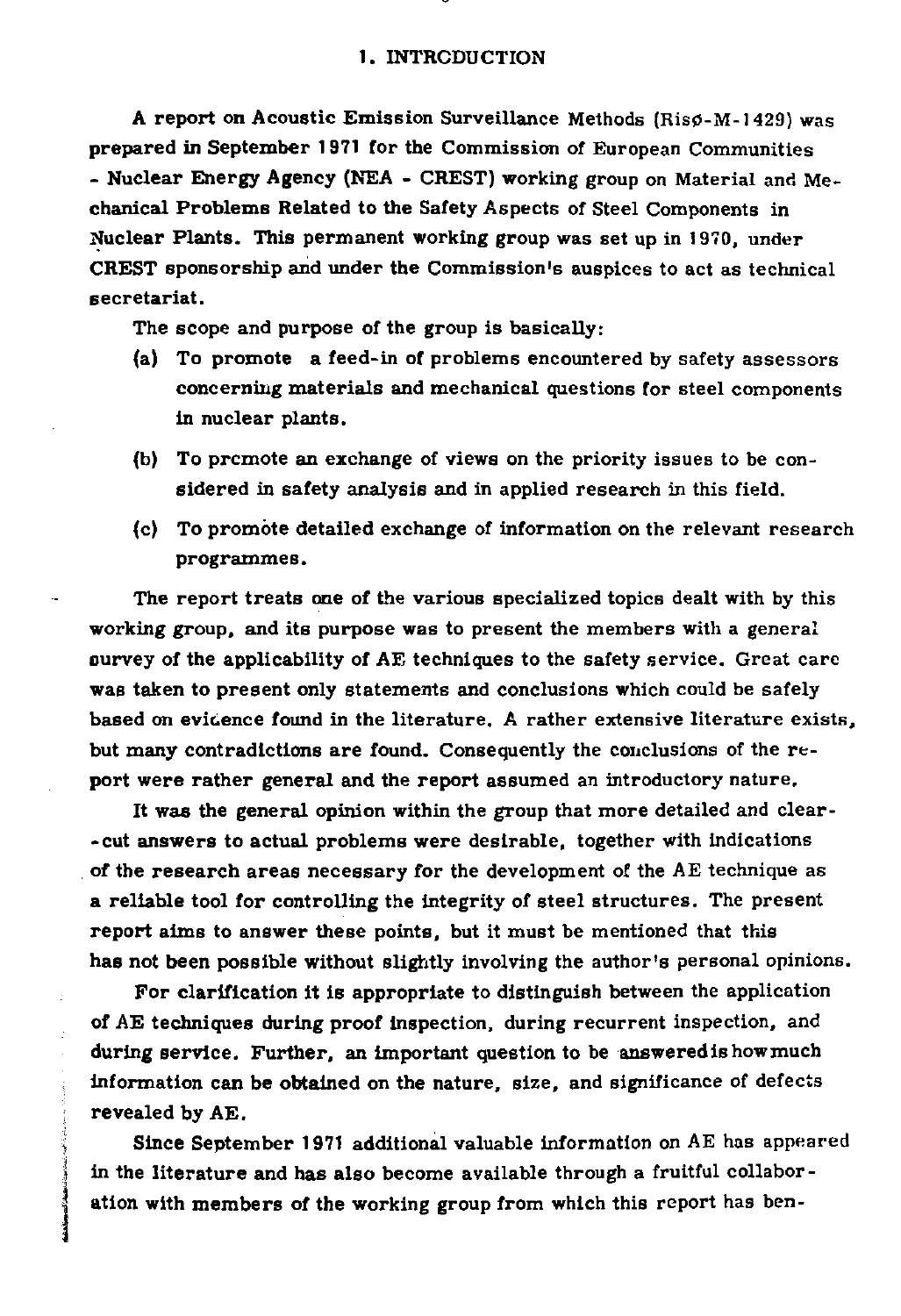efittedeonsiderably, and for which 1 am very grateful.

# 2. AE TECHNIQUES APPLIED DURING PROOF INSPECTION

Proof inspection by means of AE may have several objectives:

- (1) Assurance of the integrity of the steel structure.
- (2) Control of the probability that a catastrophic failure will not occur during the testing.
- (3) Location of suspect areas to be considered for further attention.
- (4) Collection of observations on AE conditions which can be stored for future treatment when more knowledge has been gained, and which can also be used for comparison with future observations.

Other minor aims could be listed, but in the following chapters they have been included under the four headings above.

The first objective, assurance of the integrity, is of course the primary reason for the proof test. However, pressure testing is not in itself fully convincing; it could under certain circumstances even cause unrecognised damage to the structure. If the  $AE$  technique could improve the assurance, it would be a distinct advantage.

The second objective, control of the occurrence of failure during testing, is clearly a desirable one since defects can often be repaired if their presence is known, but a failed structure is generally lost.

Unfortunately, with regard to the two above-mentioned objectives, the benefits of the AE technique cannot be fully realised at present. The limited knowledge and experience now available do, however, allow a partial realization of these objectives.

As to the third objective, location of suspect areas, it has recently been demonstrated that the AE technique is very suitable. Location can be carried out reliably and accurately.

The fourth purpose, storing of AE information, is of course easily carried out with AE transducers, amplifiers, and a tape recorder for the necessary number of channels. Anyone who has confidence in an increased application of the AE technique for control of structures ought to consider such information storage.

These simple statements should be kept in mind when the subject is treated in detail in the following chapters. Although they have been listed according to their desirability, it is more convenient to treat them in the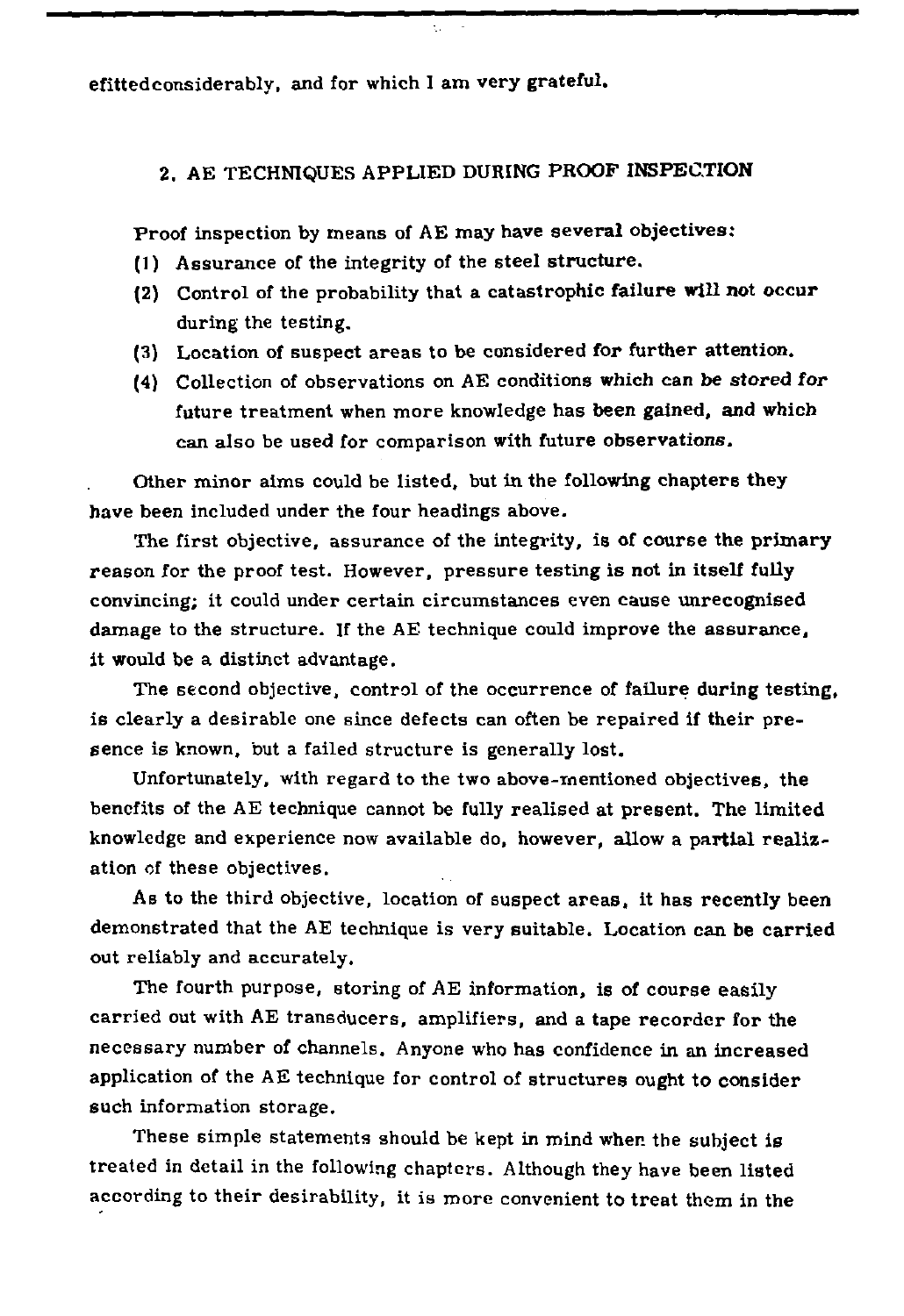reverse order in the discussion.

# 2.1. AE Information Storage

ś

It is comparatively easy and relatively inexpensive to fit AE transducers to a steel structure in suitable places and to record the output on magnetic tape. Different transducer types are available commercially, as  $\dot{\mathbf{r}}$  is the necessary electronic equipment. Preamplifiers of good quality, i.e. high signal to noise ratio, are often sufficient. Multi-channel tape recorders capable of recording frequencies higher than 100 kHz are expensive to buy, but are easily available as they are used for many other purposes.

It may be possible to reduce the expense by converting the detected signal such that the input to the tape recorder is at a considerably lower frequency than 100 **kHr.** 

For analysis of the stored information it is desirable to have full control of the transmission of the AE signal from the vessel to the transducer. For comparison of different recordings it is necessary to be able to reproduce the transmission conditions. This is at present a serious problem.

A well-known technique for testing of the sensitivity of AE transducers fixed on the structure is to record signals injected into the structure at a suitable location by an artificial source. This source is often another AE transducer clamped to the structure. By feeding electric signals to this transducer acoustic signals are injected into the structure. The sensitivity of the receiving transducers is controlled by adjusting the gain of the preamplifiers.

This method of sensitivity control lacks reliability since the transmission of artificial signals from the transducer to the structure is not itself well controlled. Another source of eirror is that injected signals from an AE transducer do not resemble real AE signals.

To improve the reproducibility of AE detection it is consequently necessary to study the transmission of the acoustic signals from the structure to the electric signals which are recorded. Other fields of study should include the applicability of artificial signals, the transmission conditions for such signals, and the possible introduction of artificial signals resembling the actual AE signals.

As mentioned by N. Kirby<sup>1)</sup> research within this area is being carried out at the South West Research Institute, Texas: AE signals are injected into a 10-foot diameter vessel by means of a bar in which a fatigue crack is progressing under cyclic load.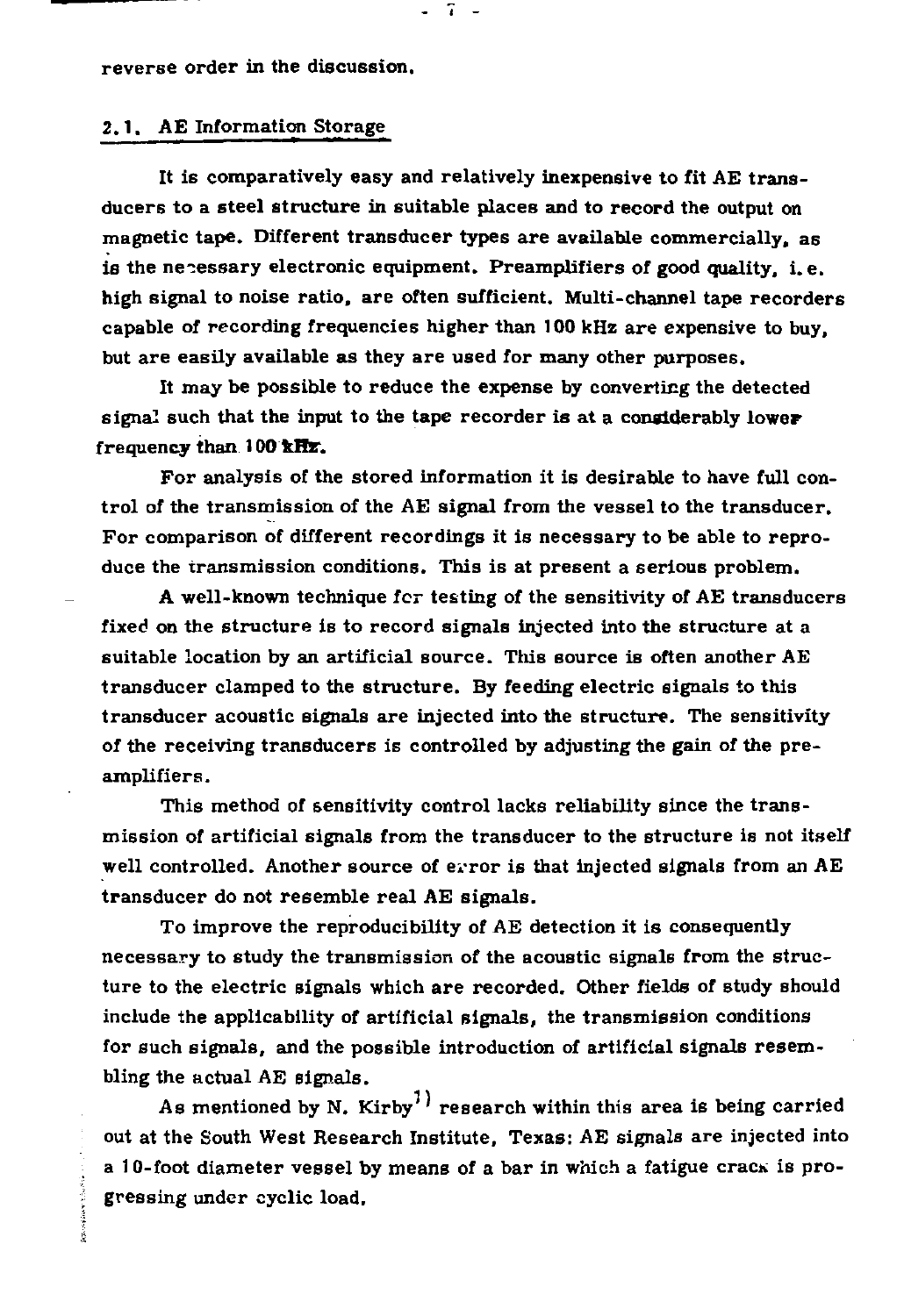From a very extensive research project in progress at Battelle, Frankfurt, Dr. J. Eisenblätter $^{7)}$  has reported another type of signal injector suitable for transducer experiments: Fingers are cut in a steel plate, and are then loaded one by one to produce acoustic emission. It is assumed that under identical loading conditions the fingers give identical AE signals.

At the recent AE meeting in London, R.  $Hill^{2}$  reported on the effects of the adhesive joint between the AE transducers and the steel structure. As explained previously  $^{3)}$  AE transducers operate at their natural frequency when detecting AE signals. Hill observed that the natural frequency of the AE transducer and consequently the frequency response of the system is highly dependent on the fixing of the transducer to the structure. Even at repeated mountings of one transducer with the same adhesive considerable differences in response are found. Hill concludes that it is preferable to use a mechanical fixture and a liquid coupling medium to reduce the influence on the frequency response of the transducer. However, it is well known that liquid coupling is less efficient in transmitting frequencies within the range of 100 kHz.

In this context it ought to be mentioned that different types of transducers are used in practice. Two commercial firms in the U.S.A. distinguished within the AE field, prefer longitudinal wave detection and transversal wave detection respectively. The detecting element is generally a piece of PZT ceramic which is strongly piezoelectric. It is unfortunate thai irrespective of which wave form the piece is cut for, it will always be able to oscillate in other modes also, causing the frequency response to be complex.

It is difficult to treat these subjects theoretically, particularly as it is known irom the ultrasonic field that even if a simple sine wave is injected into a steel structure, it will inevitably be transformed into an extremely complex mixture of frequencies of transversal, longitudinal, and surface waves, all of which have different travelling speeds.

However, it would not be difficult to design experiments for comparison of transducer types for different purposes provided a satisfactory selection of artificial signal injectors were available. Consequently the development of such injectors seems to be a key problem.

Eisenblätter<sup>7)</sup> has reported on the experimental comparison of transducers cut to detect transversal or longitudinal oscillations respectively and ducers cut to detect in answersal or longitudinal oscillations respectively and mounted on a steel plate with different bonding agents. The operation at higher temperatures and high frequencies has been investigated. Different piezoelectric materials have been compared and their properties with re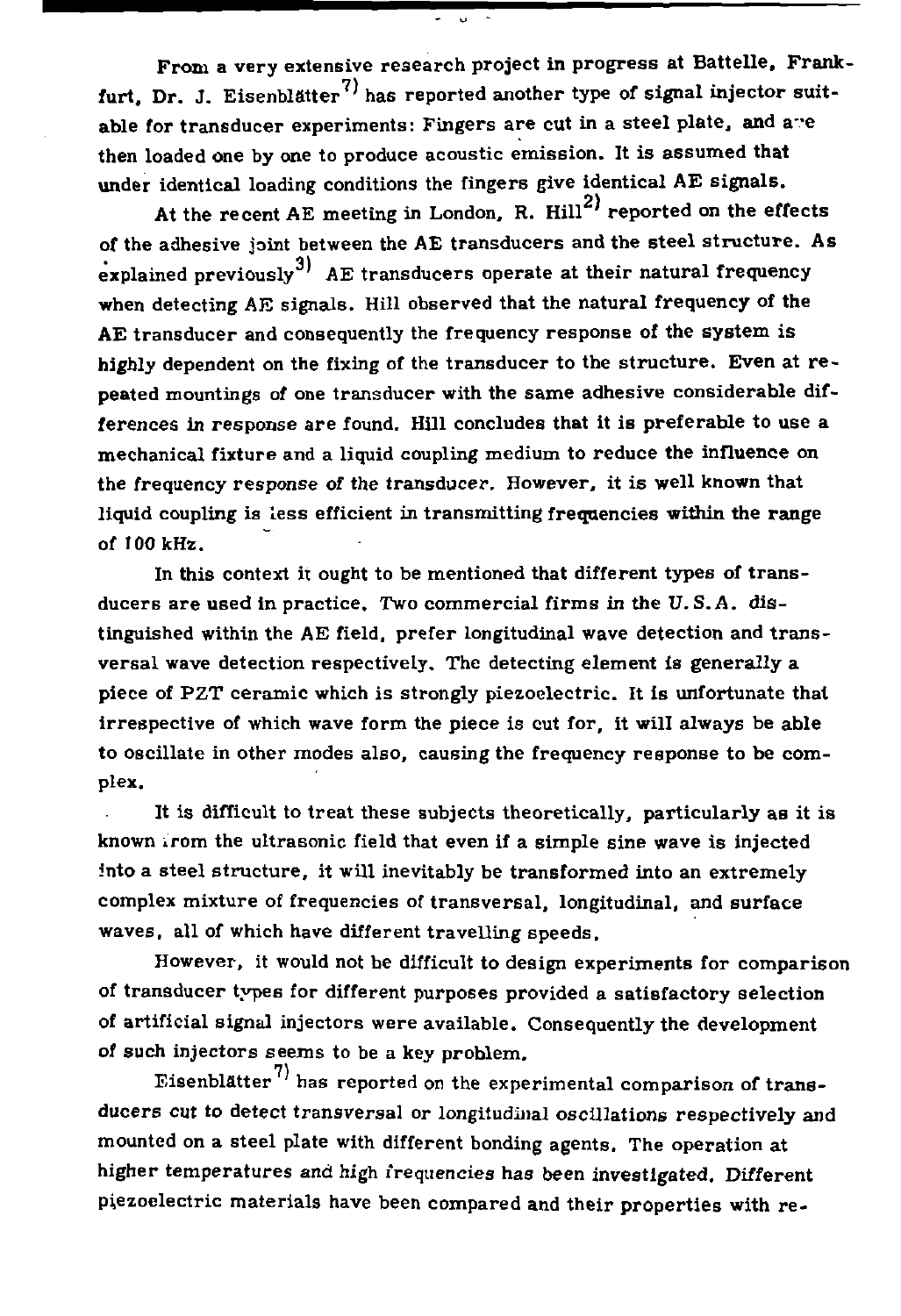spect to AE detection described. Transducers with damped natural frequency or operating at linear frequency response have also been investigated  $^{3}$ . Although this is a very promising contribution, no general conclusions have BO far been drawn.

It is possible that new types of AE transducers may appear in the future. During the recent AE meeting in London G.J. Curtis<sup>2)</sup> reported on the application of a capacity AE transducer. Generally such transducers suffer from a very low sensitivity. Curtis had introduced an electret as dielectric and improved the sensitivity considerably. It is characteristic of capacity transducers that they can operate at considerably higher frequencies than the piezoelectric transducers generally used. It would indeed be interesting to extend the experimental comparison of AE transducers to include capacitive types.

Finally, it is known that a reflected light beam may be used for the detection of surface oscillations<sup>4</sup>). It is theoretically possible to detect  $AE$ by laser interferometry<sup>5</sup>, but no experimental data have been found in the literature. It seems extremely attractive to be able to detect AE from a structure by just looking at it from a distance, but the effort necessary to develop laser methods is perhaps not justified in view of the present lack of knowledge on the nature and origins of AE.

In summarizing this section the following statements may be made:

The recording and storing of AE signals from a steel structure is a well-known and easy-to-apply technique.

The reproducibility of the technique is a problem which needs to be solved if different recordings are to be compared.

If reliable artificial sources of reproducible AE signals could be developed, it would undoubtedly be profitable to compare different transducer types and their means of attachment to the structure, in order that the reproducibility of the AE technique might be improved.

# 2. 2. Location of Defects

The location of AE sources is now possible with a high degree of accuracy. Several different organizations now offer a surveillance service which includes the location of defects during proof testing.

As mentioned by N. Kirby<sup>1</sup>, the location of existing cracks of small size (e.g. 2.5 mm) may be readily performed, and this size compares  $ad$ vantageously with the critical crack length of  $25 - 100$  mm, which is generally calculated for nuclear pressure vessels by fracture mechanics methods.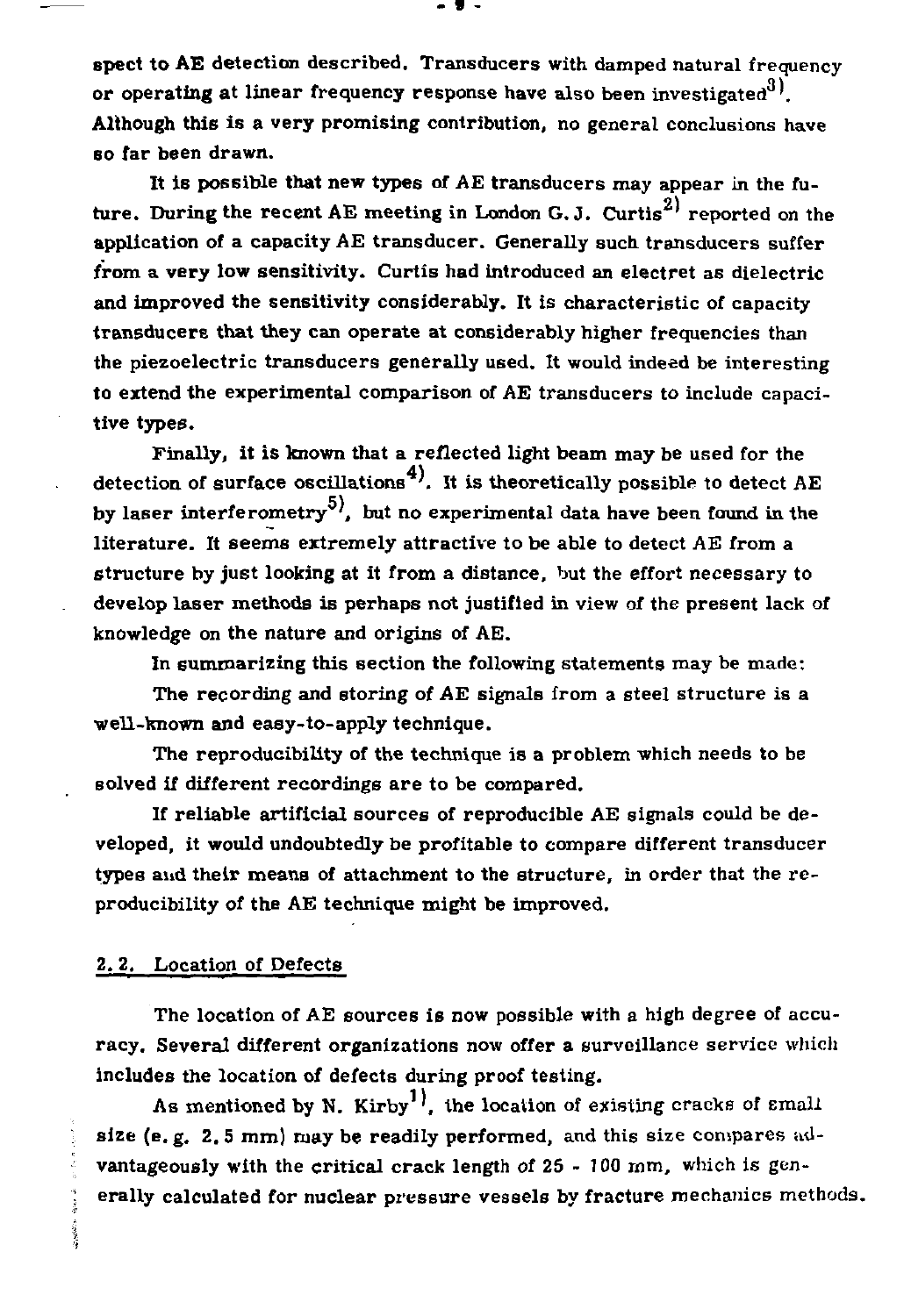**The reference quoted by Kirby is Dwight L, Parry who is perhaps the most experienced scientist within this area of the AE field. A more detailed description of defect location has been given by Parry and Dan L. Robinson from their results obtained from AE surveillance during proof testing of both vessels and tubing.** 

**Recently I had the opportunity of closely watching Parry and his co- -workers use the AE technique during the proof testing of a very large pressure vesse l for the petrol industry. The instrumentation used is described together with a short comment in the Appendix. It is a characteristic feature of the technique that a very high reliability in the location of AE sources may be attained. The AE information gained as the testing proceeds is stored in a memory and, when appropriate, fed into a digital computer. The computer Is programmed to deliver information on the probability that every different**  part of the vessel includes a source of AE, i.e. a display of the vessel sur**face is covered with a network of numbers, each number indicating the probability. Further information on the statistical background for the probability calculation is given, and if the reliability should not be considered satisfactory, the program is corrected or more AE information collected for a re peated analysis. Surplus information, as a basis for probability calculation, is initially provided by using 4 channels for the analytical process instead of 3, which from a geometrical viewpoint would be sufficient for a triangulation process.** 

**Generally 16 - 24 channels are used on a steel structure and initially 4 are chosen for the location process; this choice is changed during the test if the AE events draw attention to particular areas which :.nay then be more efficiently covered by regrouping the channels.** 

**Since all the information from the AE transducers is stored by a tape recorder, repeated analysis is possible at any time by replaying of the tape, and this is inevitably done with different groupings of channels. It ie even possible to subtract the information from which the location of the most prominent AE sources are derived, allowing the less significant sources to be pointed out with a higher probability by the computer.** 

**It is also possible by discriminator settings to sort out signals of a particular appearance, e. g. signals believed to be of non-metallurgical origin or from their location considered unimportant.** 

**The location is generally carried out with an accuracy within 2- 5 cm.** 

**The superficial description given here of some of the properties of the system used by Parry should serve to make it clear that the reliability in the location of AE sources can be increased to a very high level by a competent**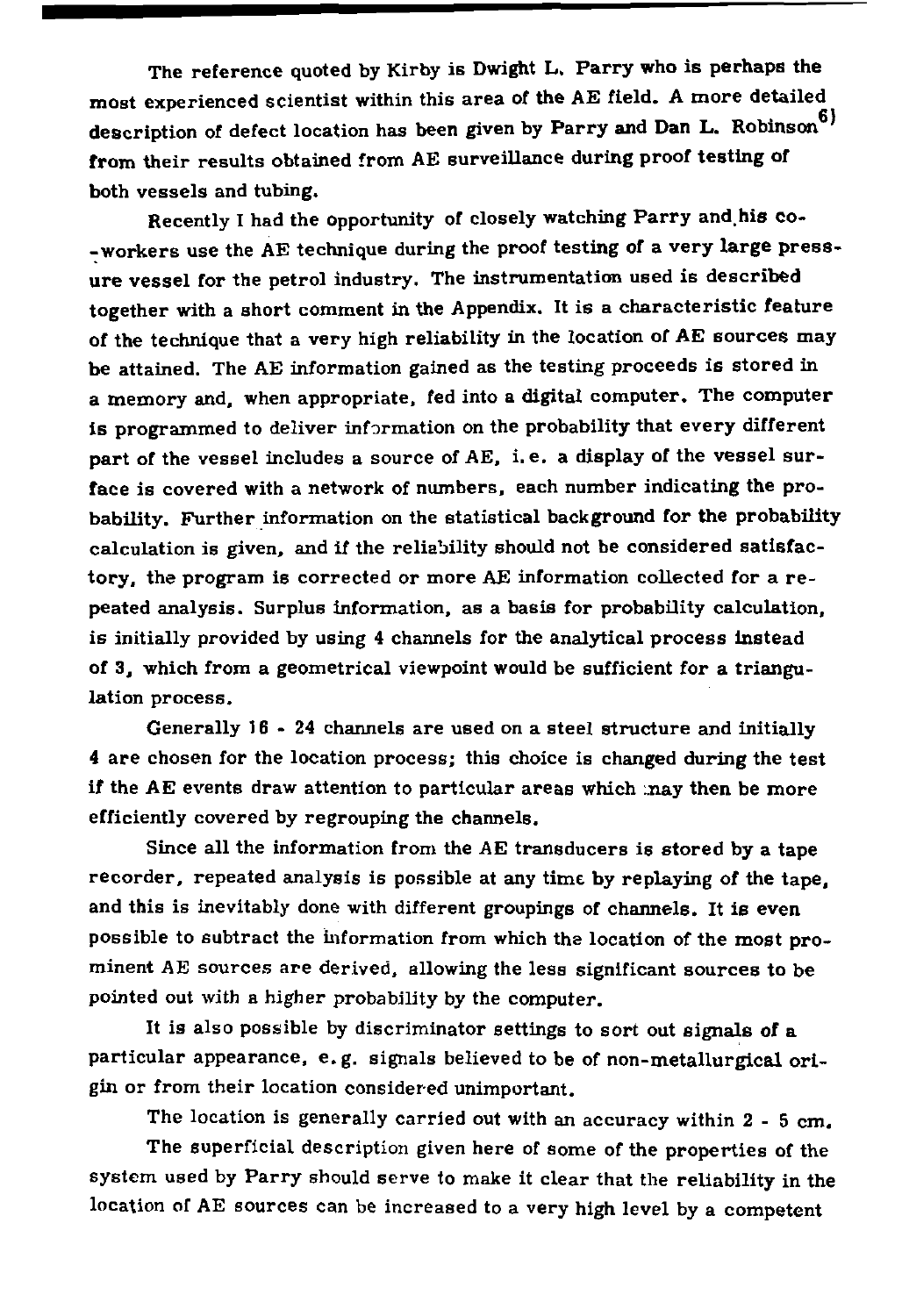operator performing careful analysis.

In the paragraphs above the location technique has only been mentioned in terms of AE source location. A reasonable question is then: What about defect location?

From practical experience gained during pressure vessel testing it is known that defects are generaily found by further non-destructive examination of the locations pointed out by the  $AE$  technique. Kirby<sup>1</sup>) refers to a vessel similar to reactor pressure vessels in which 31 sources were located, and of these, 23 were confirmed as defects. Further evidence of the relationship between AE sources and the presence of defects has been presented by  $Parrow$ <sup>6)</sup>.

When I had the opportunity of seeing the AE technique used by Parry it was evident that the majority of locations pointed out corresponded to areas in the structure where from a technological viewpoint and experience, de fects are most likely to occur (i.e. welded connections which were only accessible with difficulty, ignition burns, etc.). When the analysis of the AE data is pursued further, defects are, according to Parry, not often found at locations of the less significant AE sources.

This correlation between AE sources and defects is rather convincing, but prompts the question: Can large defects pass unobserved by the AE technique?

It is not easy to answer this question in a straightforward way. So far many vessels have been tested, and no cases of unobserved, significant defects have been reported. This is of course not fully convincing, but if by "large defect" one understands "crack", then it is worth noting that the usual way of running experiments on the practical application of the AE technique is to cut a slit in an experimental structure and to watch the AE activity during loading. This type of experiment has been carried out on numerous occasions throughout the world, and there is no evidence in the literature of failure to detect AE, provided the equipment was operating properly.

Another point, however, is that a large crack does not necessarily produce an increase In AE during loading, but this problem is treated in the next section. The question here is whether or not defects are detected during proof testing, and it seems reasonable to assume that during proper AE surveillance of a pressure vessel there is a very low probability that a significant defect will pass unobserved.

In summarizing this section the following may be concluded:

Location of AE sources in steel structures under proof testing may be readily carried out with a high degree of both reliability and accuracy.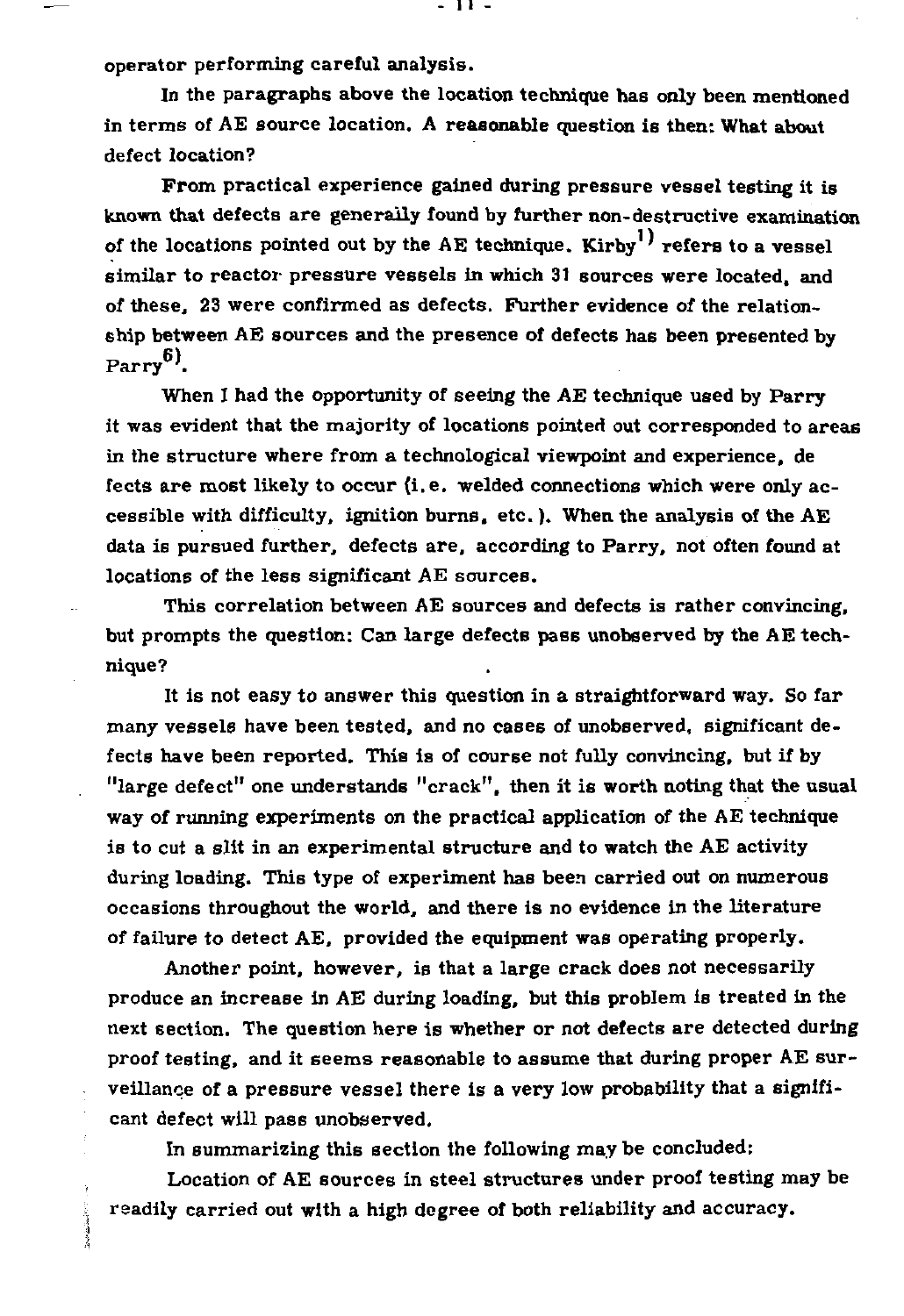**Generally defects are found by other non-destructive methods at the locations of AE sources, and there if a high probability that large crack- -like defects will be revealed by the AE technique.** 

# **2.3 . Control of the Failure Probability During Testing**

**The purpose of AE projects is basically to establish a warning system against catastrophic failures. This aim has so far not been achieved.** 

**Very often AE investigations include testing to failure, and numerous curves representing the** *relationship between AE* **and stress have been published. Generally the AE signals are converted within the electronic equipment into functions which are suitable for pen recording, e. g. the signal rate referred to in the Appendix as acoustic energy release signature.** 

**It has often been reported in the literature that the AE rate increases continuously until failure occurs, but the level of AE rate at which failure will occur is at present indefinable. Steels differ very much in their AE be**haviour as shown by Eisenblätter<sup>8</sup>, At the recent London conference, I. L. **Mogford ' presented a serie s of signal rate curves from different steels which also showed entirely different behaviour. Brittle steels tend to produce more AE signals than soft steels, and it is generally brittle materials which exhibit a rising AE rate before failure, but even soft steels fail when the stress concentrations at crack tips are too high.** 

**It seems very tempting to relate AE to fracture mechanics. This has**  been done, and as mentioned by Kirby<sup>1)</sup> extensive investigations within these areas are carried out throughout the world. Eisenblätter <sup>7)</sup> has derived a **simple mathematical equation presenting the relationship between AE signal rate, I, and the Stress Intensity Parameter, K. The derivation is based on the assumption that the total count of AE is proportional to the plastic zone size or to a possible slow crack extension. Tensile testing has been done to support this theory.** 

**Generally one considers the integrity of a steel structure in terms of a critical** *crack* **length calculation in which the key factor is the** *Stress* **Intensity Parameter, K, at the tip of a crack-like defect. The critical K is a material property which is estimated experimentally. When the actual K in a structure exceeds the critical K of the steel, failure occurs. This situation implies the presence of defects in the vicinity of which the actual K is raised by the loading conditions or by the deterioration of the defects.** 

**Based on this approach it would clearly be an enormous advantage to be able to estimate the actual K from AE measurements on a steel structure.**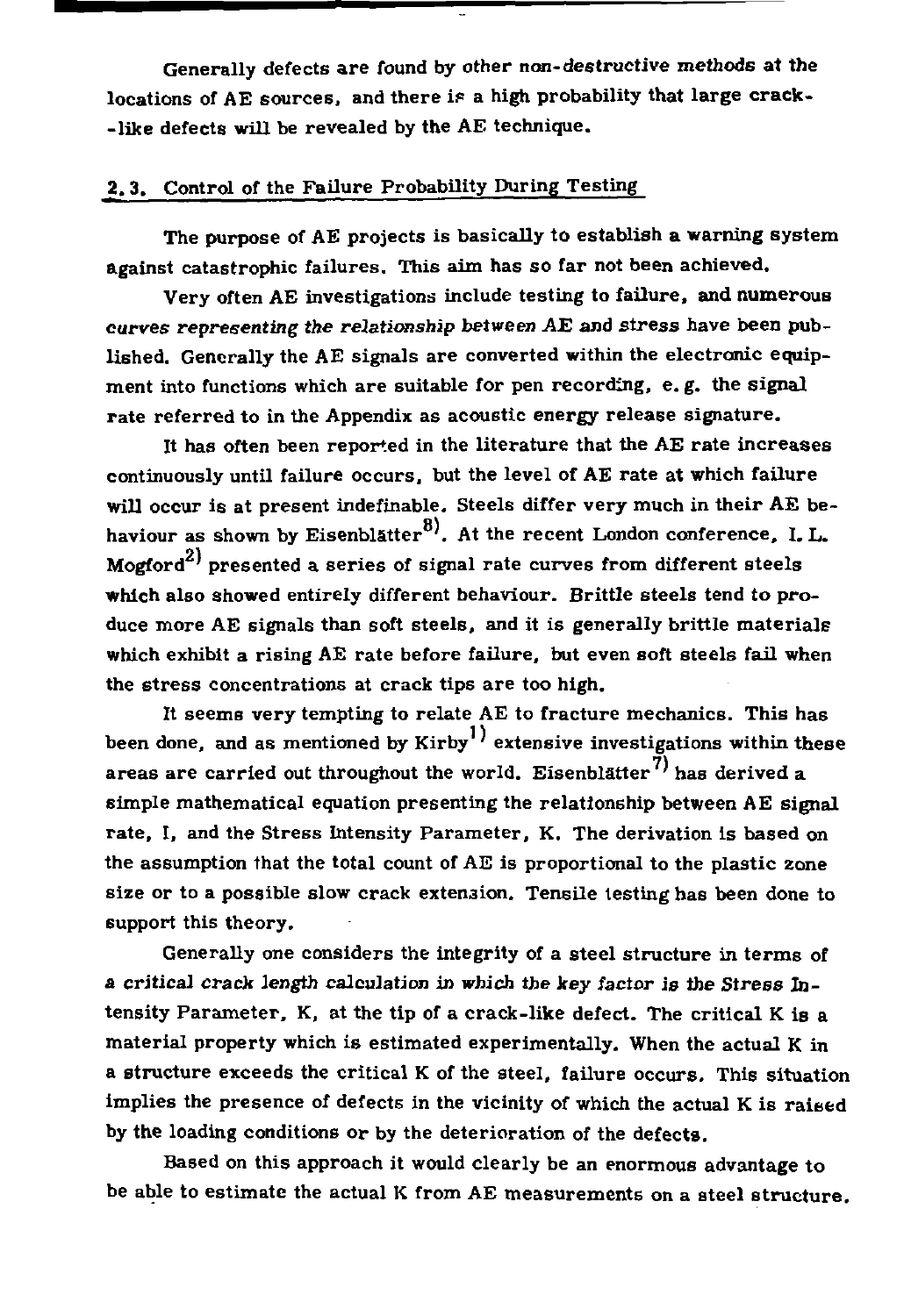**During the testing procedure to estimate the critical K of a steel it might perhaps be worth-while to report the corresponding AE activity and then try to use this information to estimate the actual K in the structure where defects of unknown size are assumed to be present.** 

**It is encouraging that so much effort is being concentrated, throughout the world, on the possible relationship between fracture mechanics and acoustic emission. However, no generally applicable quantitative relation has so far been established, and even in specific cases no methods have been proposed for the practical application of such relationships.** 

**It is perhaps difficult to see how quantitative relationships can be established as long as the reproducibility of AE transducer operation remains a problem. This then emphasizes the key problem of improving the reproducibility of AE detection.** 

**Many AE investigators have been disappointed by the experience that the AE rate decreased before failure. This is mainly observed when tough steels are considered. In these steels large plastic zone formation often precedes failure, and this does not always cause AE. A similar behaviour is often seen during tensile testing experiments. A good example of this is shown**  in the figure<sup>8)</sup>.

**Eisenblatter has further, by detailed analysis, shown that the high AE rate at the yield stress is probably due to Luders<sup>1</sup> band formation. The AE rate which accompanies general yield is then insignificant compared with the enormous rate at the yield stress.** 

**If this behaviour is reproduced from a multitude of stress concentrations at defects in an experimental vessel, it will inevitably present the disappointing problem of a decreasing AE rate as failure approaches.** 

Consequently information on the presence of defects of critical size in **a steel structure might well be revealed at an early stage of the testing procedure and not when the failure is approaching. Parry has reported that during AE surveillance his attention is caught by sudden decreases as well as by sudden increases in AE rates. Then the AE sources can be located and subjected to other non-destructive testing procedures in order to estimate the size and type of the possible defects present. This information can then be used as a basis for a decision on the necessary precautions to be taken. It is obvious that the phenomena mentioned in this section need to be properly explained if confidence is to be raised as to the ability of the AE technique to control the failure risk during proof testing.**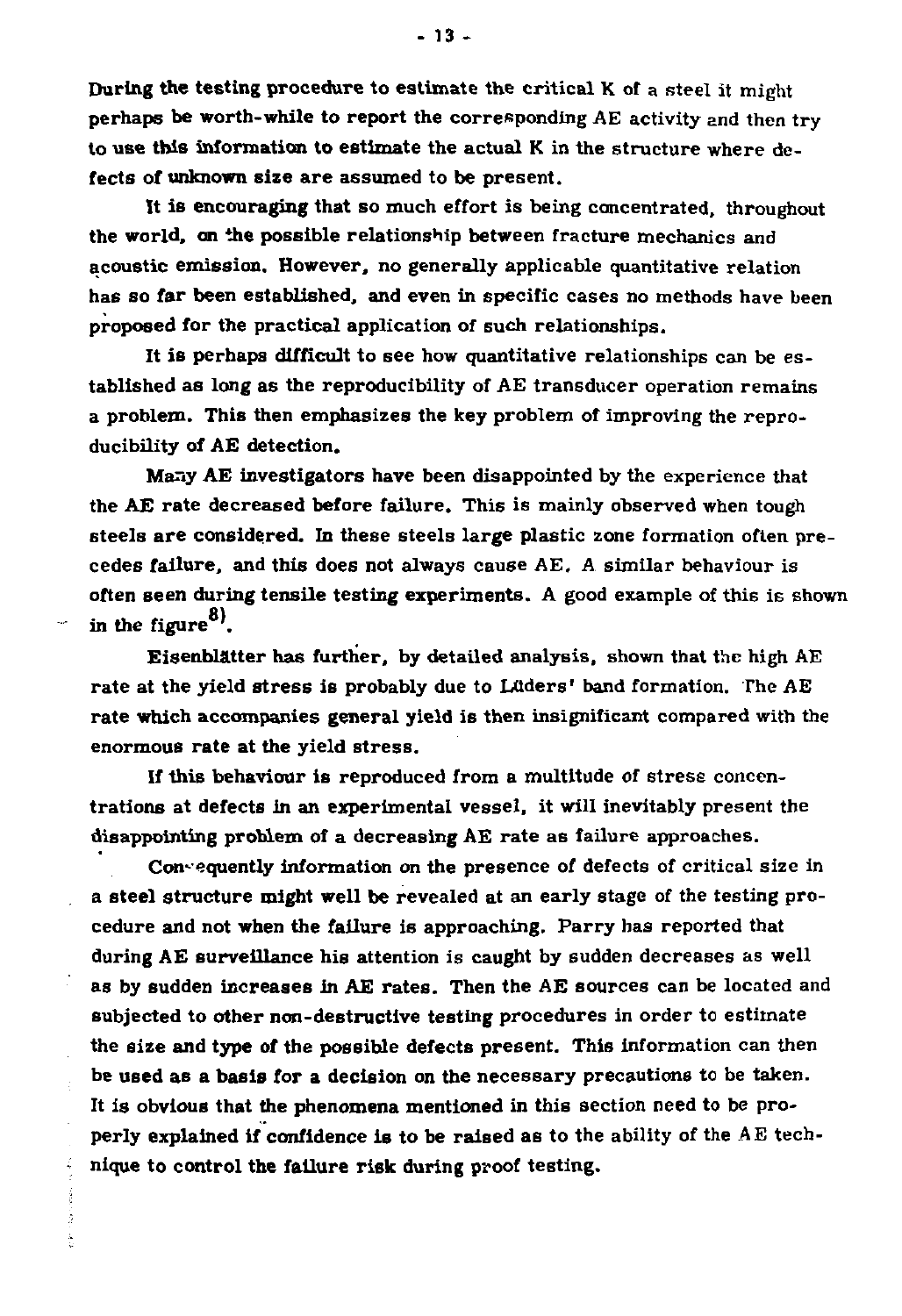

**Acoustic emission pulse rate, I, and load, P, as functions of time, on tensile testing of 22 NiMoCr 37 (I).**  Loading velocity 0.05 cm/min.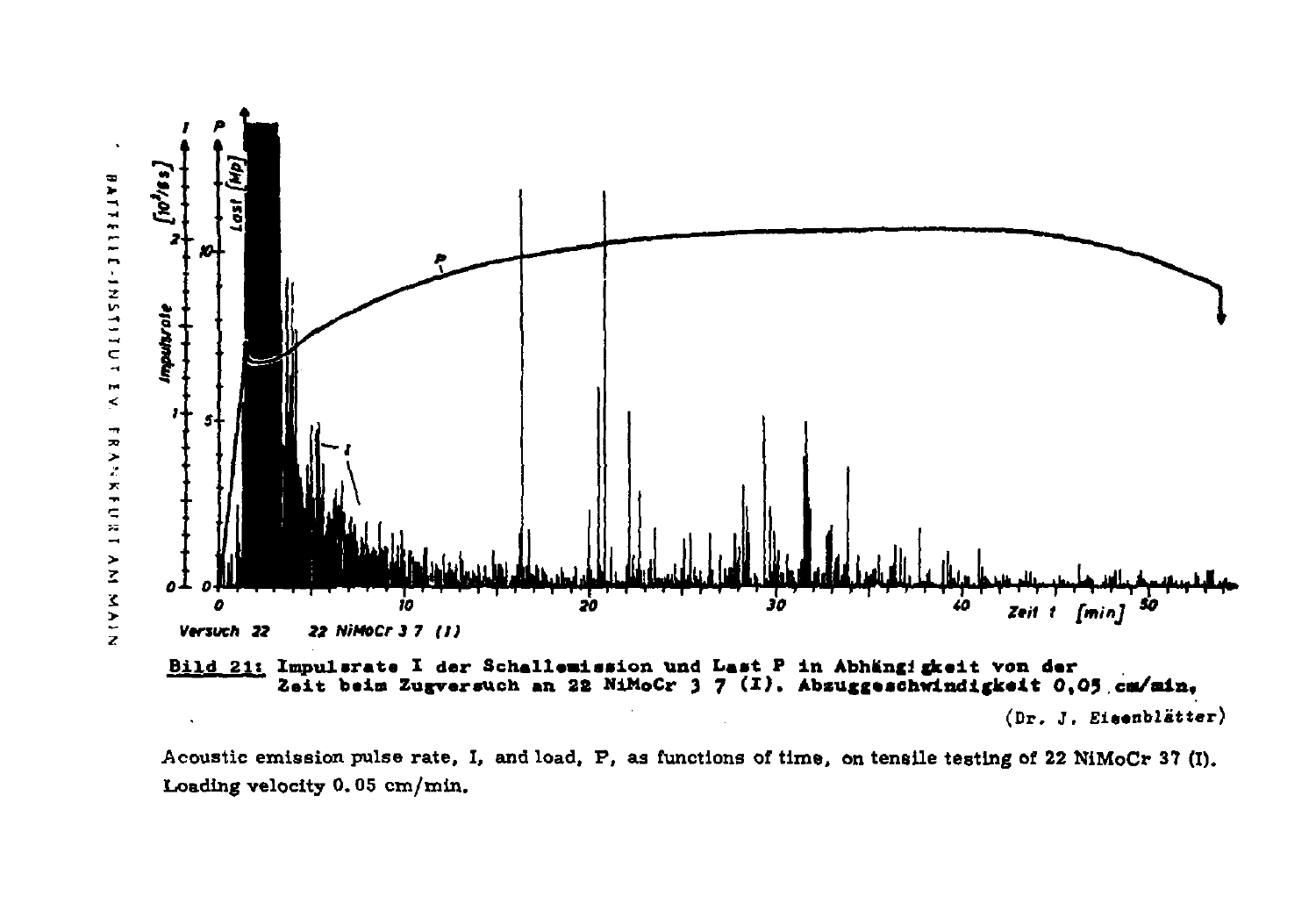**In this context it might be mentioned that fracture mechanics in its present form is not the best of tools with which to handle large plastic zones, and much disagreement exists as to how this ought to be done. It would perhaps be profitable to use the AE technique as a tool for investigating the deformation behaviour of steels and not only in order to link AE information to conventional fracture mechanics.** 

**To draw a clear conclusion from this chapter is not easy. Even though considerable effort is most promisingly being devoted to the exploration of the relationships between AE and fracture mechanics, it is at present not possible to state by which criterion the failure probability should be estimated during AE surveillance.** 

**However, if an experienced operator is able to recognize unusual AE behaviour, e. g. an acoustic energy release signature different from that generally recorded, then the test can be suspended, AE sources located, defect size and type estimated by other non-destructive methods, and on the basis of fracture mechanics decisions can then be taken as to the continuation of the testing. This approach is a significant improvement on straightforward pressure testing.** 

#### **2.4. Assurance of the Performance of the Steel Structure**

**Every test carried out successfully will of course raise the confidence in a structure. AE surveillance is no exception, the question is only whether it is sufficiently profitable to use this method.** 

**The load test itself raises confidence, but it is well known that pressure vessels have failed after pressure testing and at lower pressures. Additional non-destructive testing is consequently desirable, and ultrasonic testing, X-raying, magnetic particle testing, etc. are very efficient ways to obtain information on the type and size of possible defects. The question remains, however, as to whether all the defects present are found. This de- : pends to a large extent on the time and care taken by the operator.** 

**The AE technique, on the other hand, has the distinct advantage, as**  made clear in section 2.2, that it covers the entire structure; every location **; is obviously accessible during AE surveillance.** 

**As pointed out in the previous section, the AE technique is at present ' only suitable as a supplement to existing non-destructive testing methods,**  but it increases the reliability of these methods considerably.

The AE technique is the only one applicable for the detection of wide-**I spread crack growth still going on during load testing of the structure. Other** 

**1** 

**- 15 -**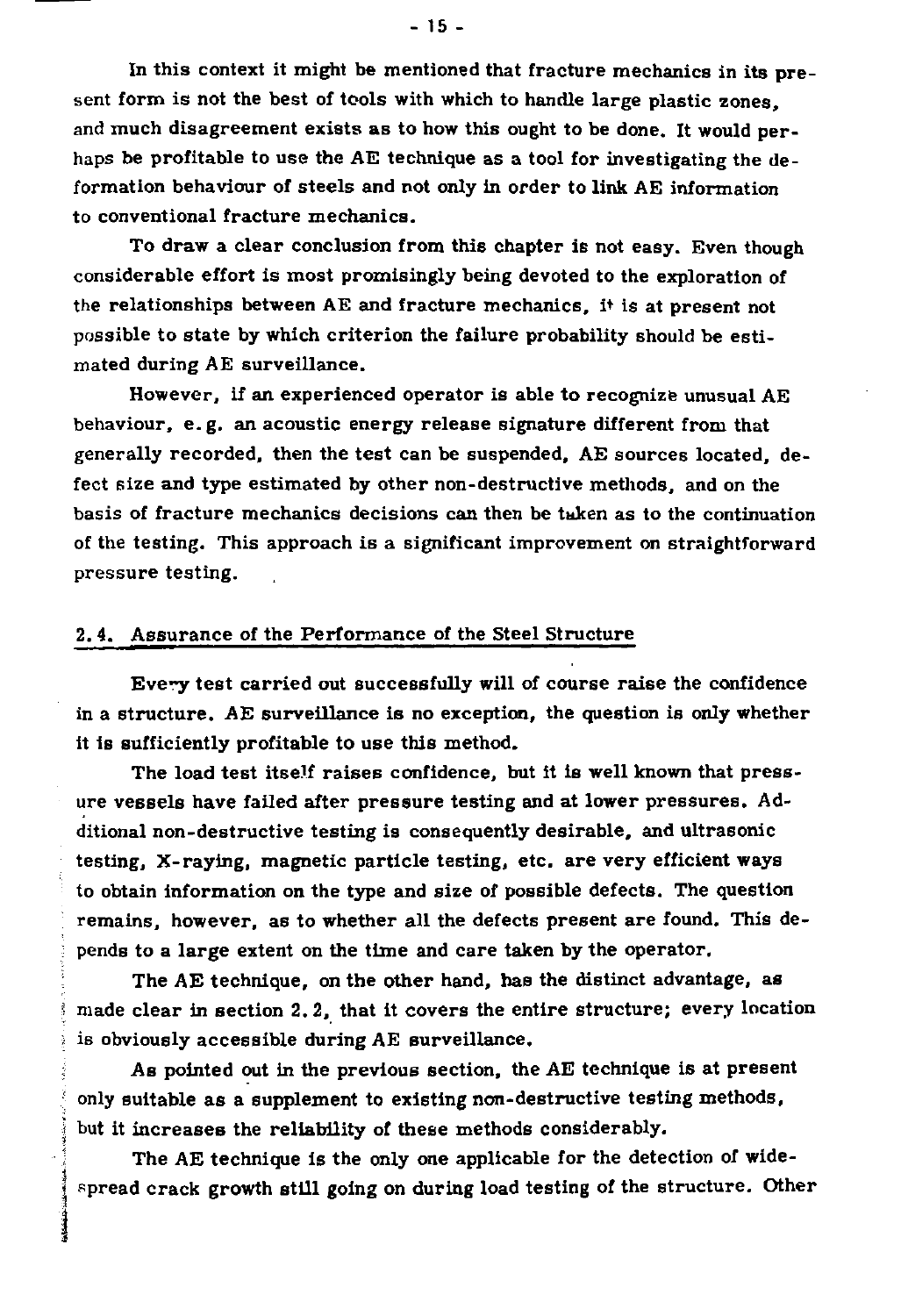non-destructive methods may be used before and after load testing to the same purpose but with very little reliability. From AE surveillance during the loading of a structure it is not possible to distinguish between actual crack growth and other metallurgical processes caused by the presence of a defect. But on the basis of the so-called Kaiser effect<sup>3)</sup> the AE should. upon reloading under identical conditions, be at a low level. Thus, if any significant AE does occur upon reloading at a later time, it must be due to some deterioration, but if reloading is done immediately under identical conditions, AE must be due to crack growth. Both incremental growth and deterioration of the defect brought about by the growth are detected by the AE surveillance.

By the simple modification of a pressure test to include repeated pressurization a considerable increase in the information gained from the AE surveillance can be obtained, i.e. crack growth can be reliably revealed, and the very significant problem of possible crack growth caused by loading conditions during service can be tackled.

The re-pressurization pressure does not necessarily have to be as high as the proof pressure; a value between this latter pressure and the operating pressure may be chosen. Nor does the intermediate pressure have to be zero.

Based on the advantages mentioned above, in particular that the application of the AE technique increases confidence in the structure tested, it may be argued that in future all nuclear steel pressure vessels ought to be submitted to this kind of surveillance. This is particularly true when the attitude of the public towards nuclear pressure vessels is kept in mind.

Regarding AE surveillance during proof testing D. L. Parry states that, six nuclear pressure vessels, nine chemical pressure vessels, two storage vessels, two storage tanks, gas transmission lines, and further piping have been tested to date by means of his acoustic technology. Other organizations have applied acoustic analysis to rocket casings and other structures.

It is particularly desirable that the present proof test procedures be modified in order to obtain the largest possible benefit from the AE surveillance. Precautions to reduce mechanical noise from pressurizing equipment, supports, and attachments are also desirable.

These remarks might serve as a conclusion to be drawn from this section, but there are two further points which ought to be dealt with in this context: Firstly the importance of AE surveillance as applied during overstressing in order to stress-relieve structures and secondly the information about defects which is obtainable by means of the AE technique.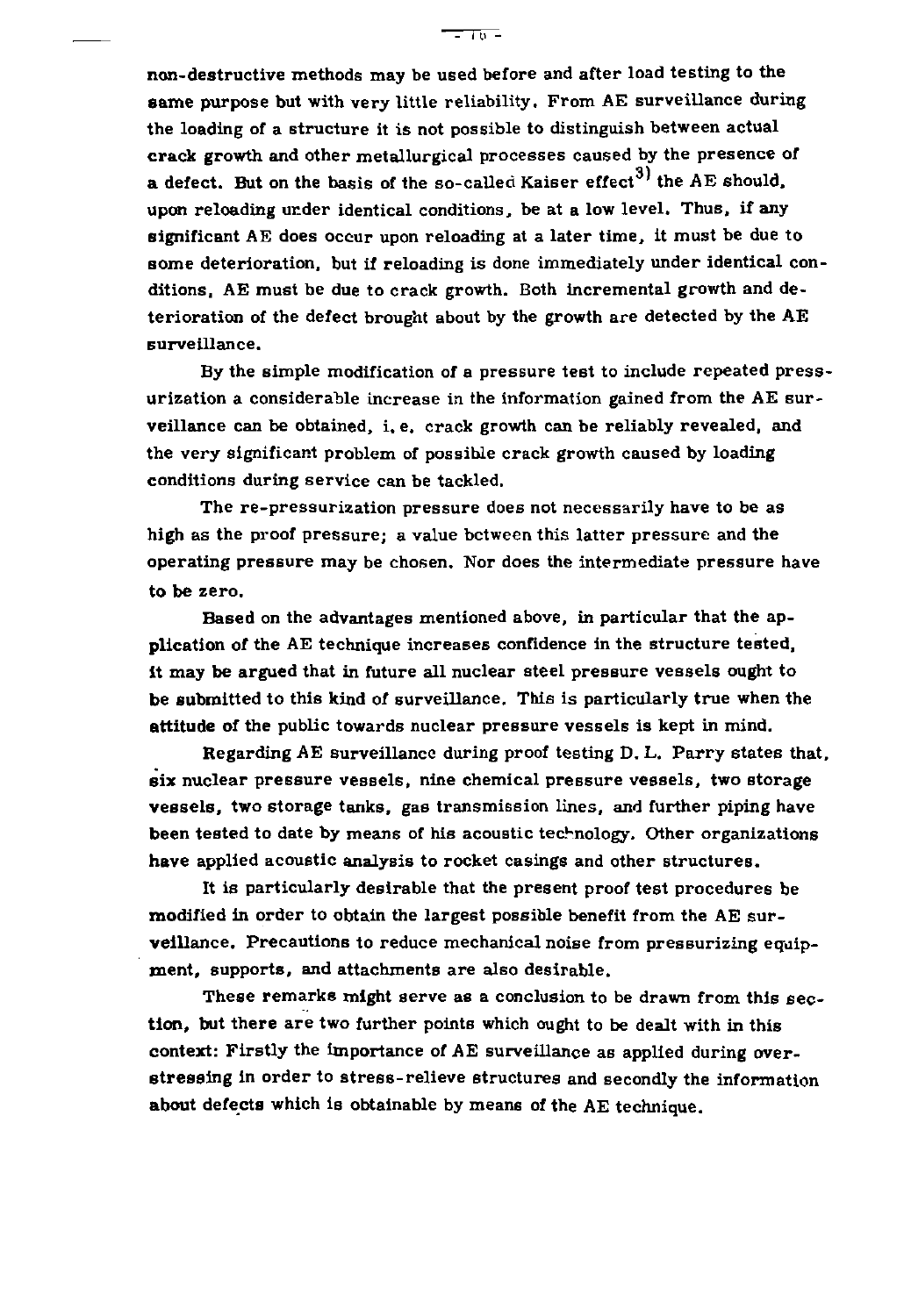#### 2.4.1. AE Surveillance During Overstressing

Large pressure vessels are usually stress-relieved after welding by a heat treatment at about 650  $^{\circ}$ C. However, the new steels with high yield points that have been developed are less suitable in this respect since the steel must be microstructurally insensitive to this treatment. Fortunately stress-relieving can be accomplished by other means, and overstressing is one of the most profitable since its beneficial effects on the structure include not only the relief of residual stresses. On the other hand overstressing does not produce annealing of heat-affected zones, but if the heat treatment were to be done at a temperature sufficient for the annealing of the heat-affected zones of the welds, then the stresses could be relieved by overslressing.

The use of the overstressing technique has been reviewed by R.W.Nichols<sup>9)</sup> and shall be only briefly mentioned here. The effectiveness of overstressing in reducing residual stresses by local yielding is dependent upon how closely the overall stress approaches the general yield stress of the structure, and this can cause problems.

A structure may be designed such that a level of overstrcssing can be permitted which is sufficient to cause satisfactory stress relief. Nevertheless, a certain risk of permanent damage exists if defects of a certain size deteriorate rather than profit from the overstressing, i. e. cracks may grow to critical lengths. The risk that this passes unobserved is greatly reduced by AE surveillance during overstressing, and thus one of the most significant disadvantages of the overstressing technique is reduced. It is understood that structures suitable for overstressing must contain only minor defects. This feature is checked automatically by AE surveillance during overstressing.

The ageing phenomena which take place in the locally yielded zones after overstressing are not generally considered to be significant, but if they are, this may be controlled by load testing under AE surveillance conditions after a lapse of time sufficient for the ageing processes to have taken place.

In conclusion, AE surveillance is a way to reduce some of the disadvantages of the overstressing technique.

# 2.4.2 Information Gained on Defects by the AE Technique

This point has in fact been covered in the preceding sections, particularly 2.3. *,* but it is so often raised that it ought to be given an explicit formulation.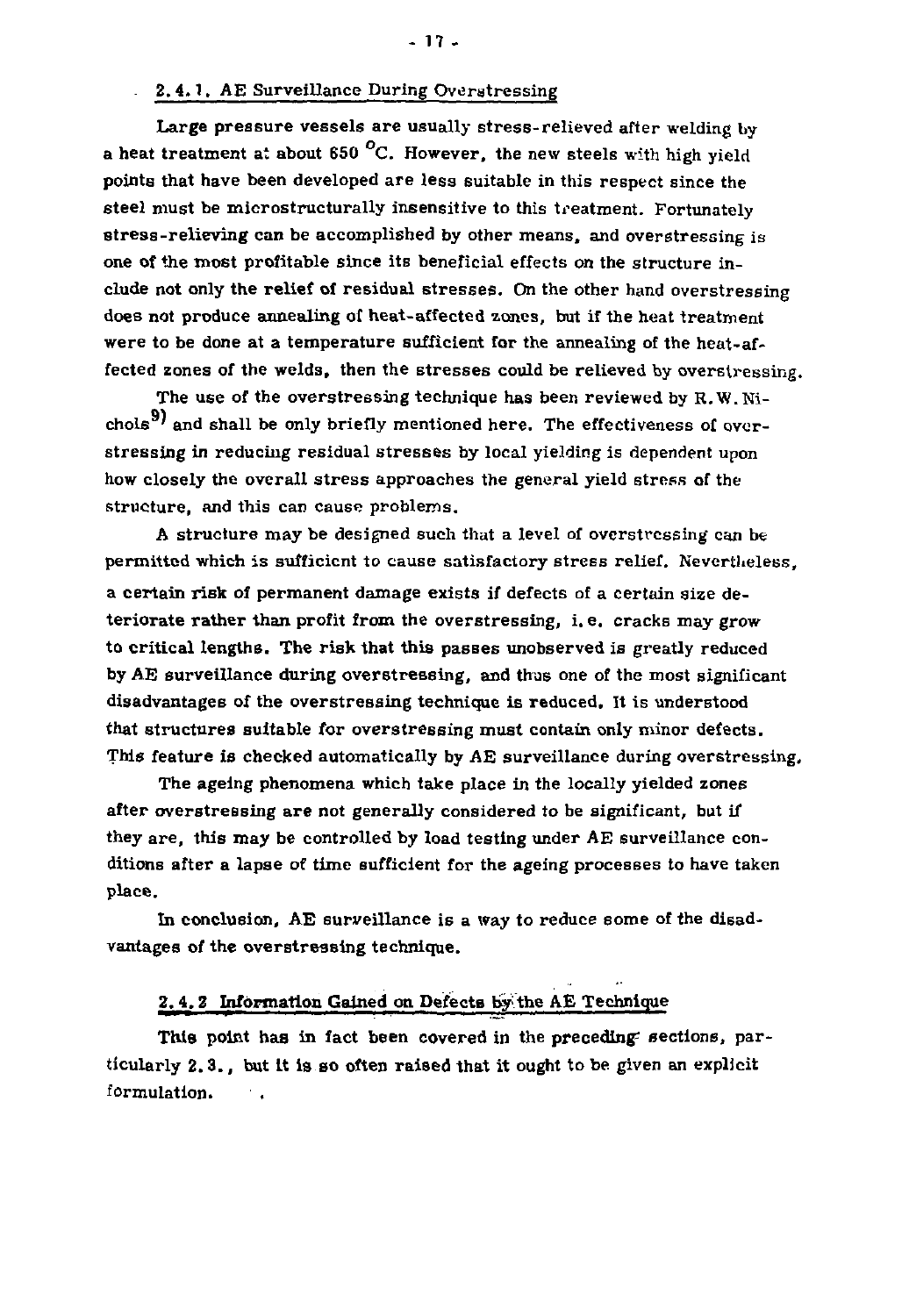Information on the location of defects is very precisely given by the AE location technique (section 2. 2), but exact information on the type and size of a defect is at present not easy to obtain. The problem may be tackled, however, by using both statistical and experimental approaches.

Since AE surveillance is being increasingly used during the testing of large pressure vessels, it is inevitable that statistical experience is being gained as to the relationship between AE behaviour and defect morphology. As mentioned in section 2.2, Parry has demonstrated that by refined analysis of AE information regions are located in which only insignificant defects or no defects at all are found by subsequent ultrasonic testing. Coarse defects are of course found by initial analysis. Thus it is possible to classify defects by an AE location technique.

When the reproducibility of AE detection has been improved, it may become possible, through experimental investigations, to establish a useful relationship between AE and the Stress Intensity Parameter, K. This parameter can give a good indication of size or significance and by means of a fracture mechanics approach may be used for estimating failure probabilities. When sufficient knowledge has been gained about the relationship between AE and metallurgical processes and when *fracture* mechanics has been developed sufficiently to cover the situation of plastic deformation, it may become possible to obtain exact information on defect type and size by means of the AE technique.

These considerations might also be applicable to fatigue loading, since incremental crack growth is perhaps more readily discerned than plastic deformation by the AE technique.

# 3. AE TECHNIQUES APPLIED DURING RECURRENT INSPECTION

During recurrent inspection the reasons for applying AE surveillance are exactly the same as those mentioned in the previous chapters, always assuming that the recurrent inspection includes pressure testing.

Some additional comments may be presented with respect to the possible utilization of the information gained from the initial tests and with respect to the accessibility of the steel structure in question.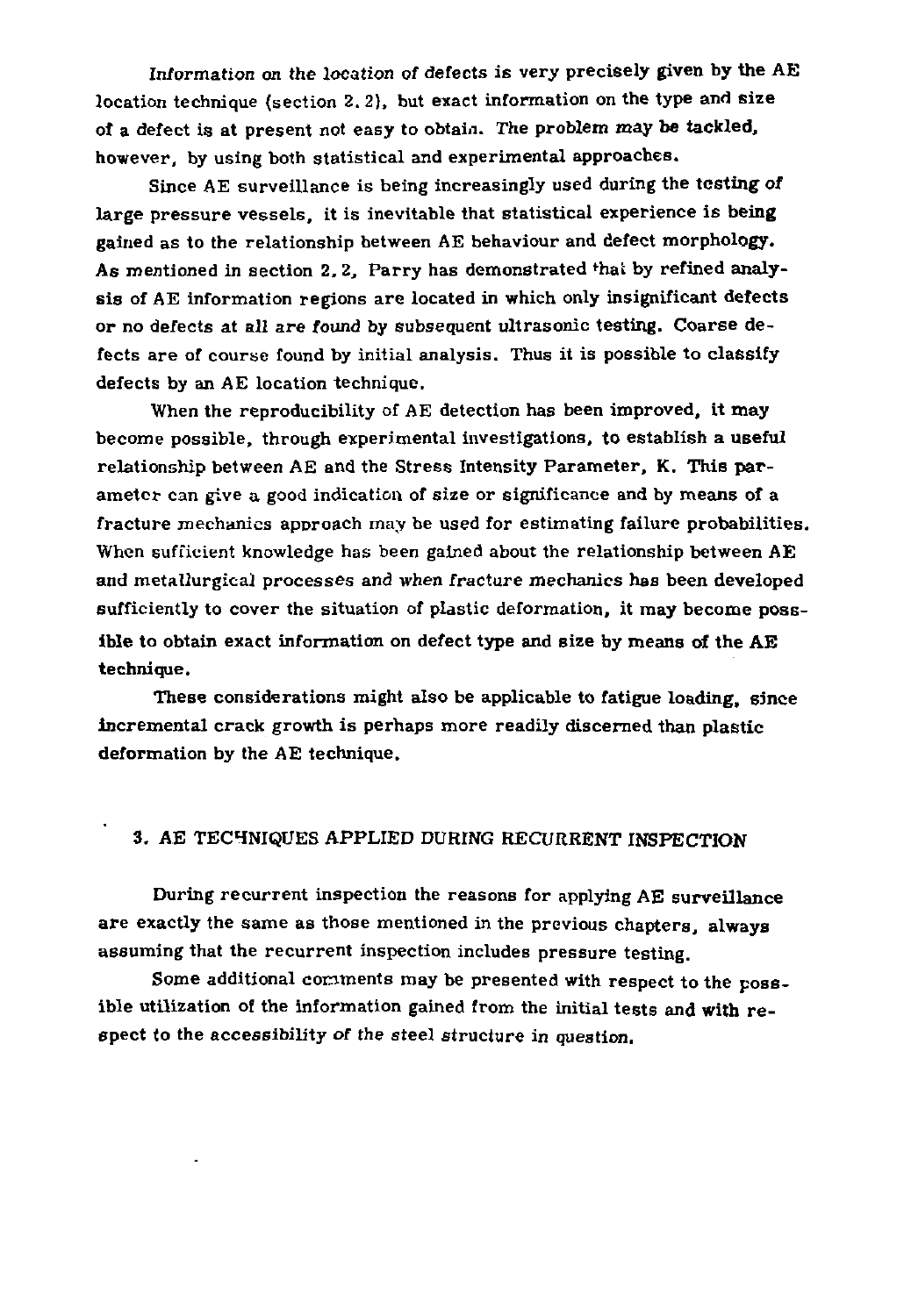# **3.1. Comparison of AE Information Gained from Initial and Recurrent Pressure Tests**

**The Kaiser effect implies that AE should be lew during a repeat pressure test. However, it is doubtful whether this holds true after a certain period of time has elapsed since the previous test. Materials often deteriorate by ageing, particularly when plastic deformation has taken place, and in addition to this nuclear structures are exposed to neutron irradiation. For these reasons it is probable that AE would be detected during recurrent inspection even though any defects present may not have changed appearance. No significant information has been found in the literature on the effects of material deterioration during service on AE behaviour. Without this information recurrent inspection of slow, continuous growth of defects, e. g. corrosion or fatigue crack growth, seems very difficult.** 

**If AE detection were reproducible, then the monitoring of test pieces could perhaps be used as a means of following material deterioration during operation. On the basis of this sort of information it might be of importance to compare AE recordings from initial and recurrent tests.** 

**It must be concluded that a comparison of AE recordings from initial and recurrent tests is at present unlikely to give significant additional information. But experience will of course be gained if the technique is utilized, and it will in any case be interesting to compare the relationship between the AE rates from different sources and to compare the locations of AE sources.** 

#### **3. 2 Accessibility of the Steel Structure During Recurrent Testing**

**A nuclear pressure vessel might well be inaccessible during recurrent testing. This is a serious problem, and careful planning is therefore necessary at the initial stage.** 

Eisenblätter<sup>8)</sup> has reported successful operation of AE transducers **and preamplifiers after 9 months of exposure on a reactor pressure vessel (Gundremmingen).** 

**It seems possible to keep AE transducers and preamplifiers operating under BWR and PWR conditions, and consequently accessibility should not be a problem in this connection. However, if the structure is inaccessible to other non-destructive testing methods (e.g. ultrasonic testing),** *somi* **of the advantages of AE surveillance may be lost. The location of AE sources and the recording of AE rate are valuable, but when decisions are to be**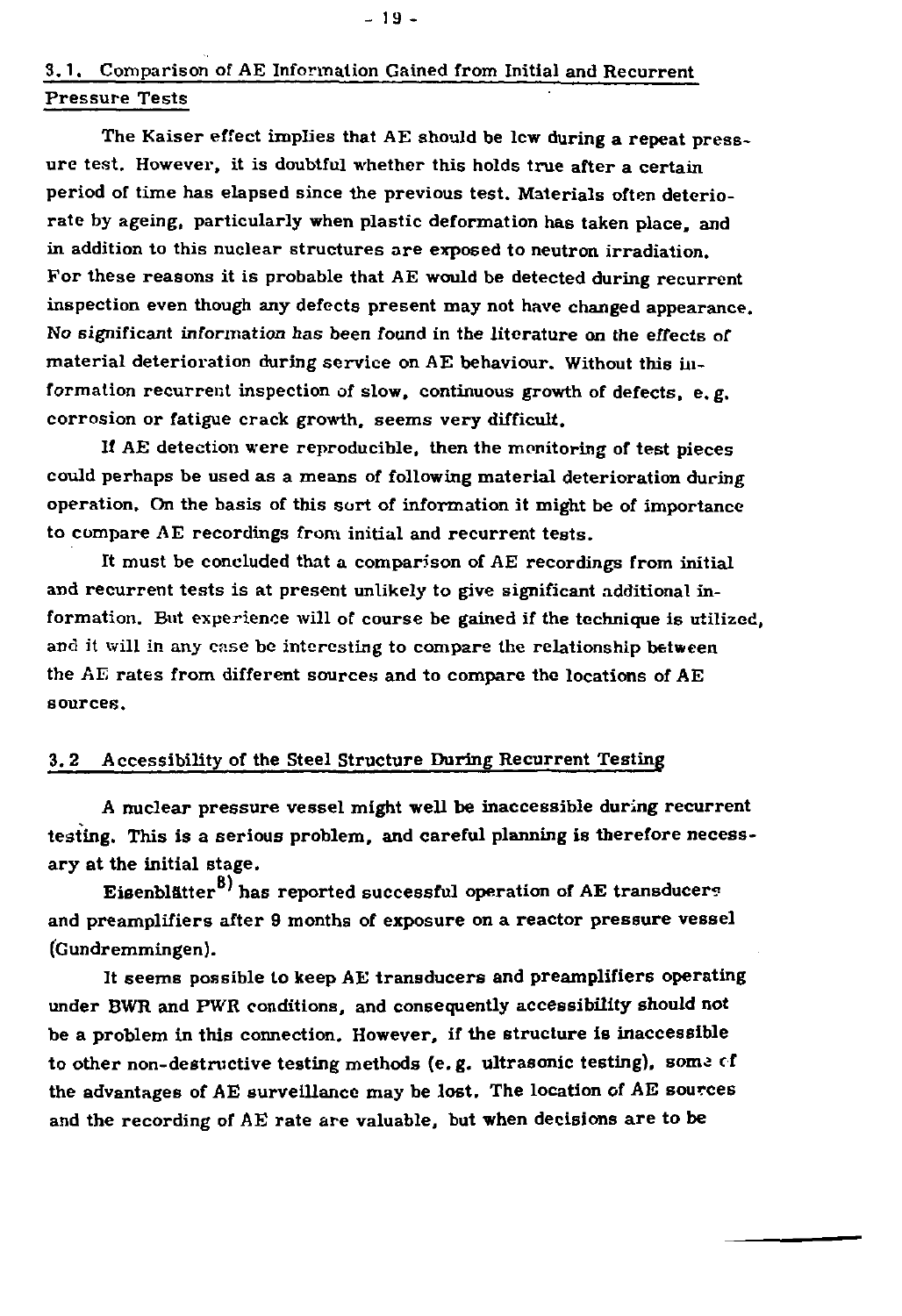taken, it would be a serious drawback if supplementary non-destructive testing is impossible.

It is to be concluded that if the structure is not accessible, then although AE surveillance during recurrent testing may be possible, it might not be very profitable.

#### 4. AE TECHNIQUES APPLIED DURING SERVICE

As mentioned in  $(3)$  a few indications have been found in the literature of continuous  $AE$  surveillance of reactor pressure vessels in the  $U.S.A.,$ but more thorough information is not available. The technique which is used may be considered in terms of mechanical signature analysis, i. e. the pattern of the recorded behaviour when the structure is operating properly is taken as a reference signature. Deviations from this signature during subsequent operating conditions indicates a changed and perhaps poorly functioning structure.

In considering mechanical signature analysis as it is applied to the AE behaviour of the nuclear pressure vessel it may be stated<sup>3</sup>) that if a change is observed in the AE detected during continuous surveillance, then a change in conditions must have occurred. This change could be unexpected and due to rearrangement of the stress distribution in the structure which might be a critical situation. The change in conditions might also be due to crack growth by fatique or stress corrosion or to deterioration of material properties by ageing or irradiation. Thus an unexpected change in the AE behaviour should be viewed suspiciously and should encourage further investigation as to its causes.

An example of signature analysis is given by  $C, C$ . Price and  $J, R$ , Karvinen<sup>14)</sup> from the reactor EBR-II. However, this does not cover  $AE$ . but vioration noise at frequencies lower than 10 kHz detected by accelerometers.

Experience covering AE has so far not been recorded, and it needs to be gained before the applicability and significance of this type of analysis can be estimated, but when it does appear, it might well contribute considerably to the safety of reactor pressure vessel operation.

However, serious problems have to be faced when the AE technique is applied under the rough ambient conditions inherent in nuclear pressure vessel service. The problems are high temperature, neutron irradiation, and particularly high noise levels and the presence of strong transient sig-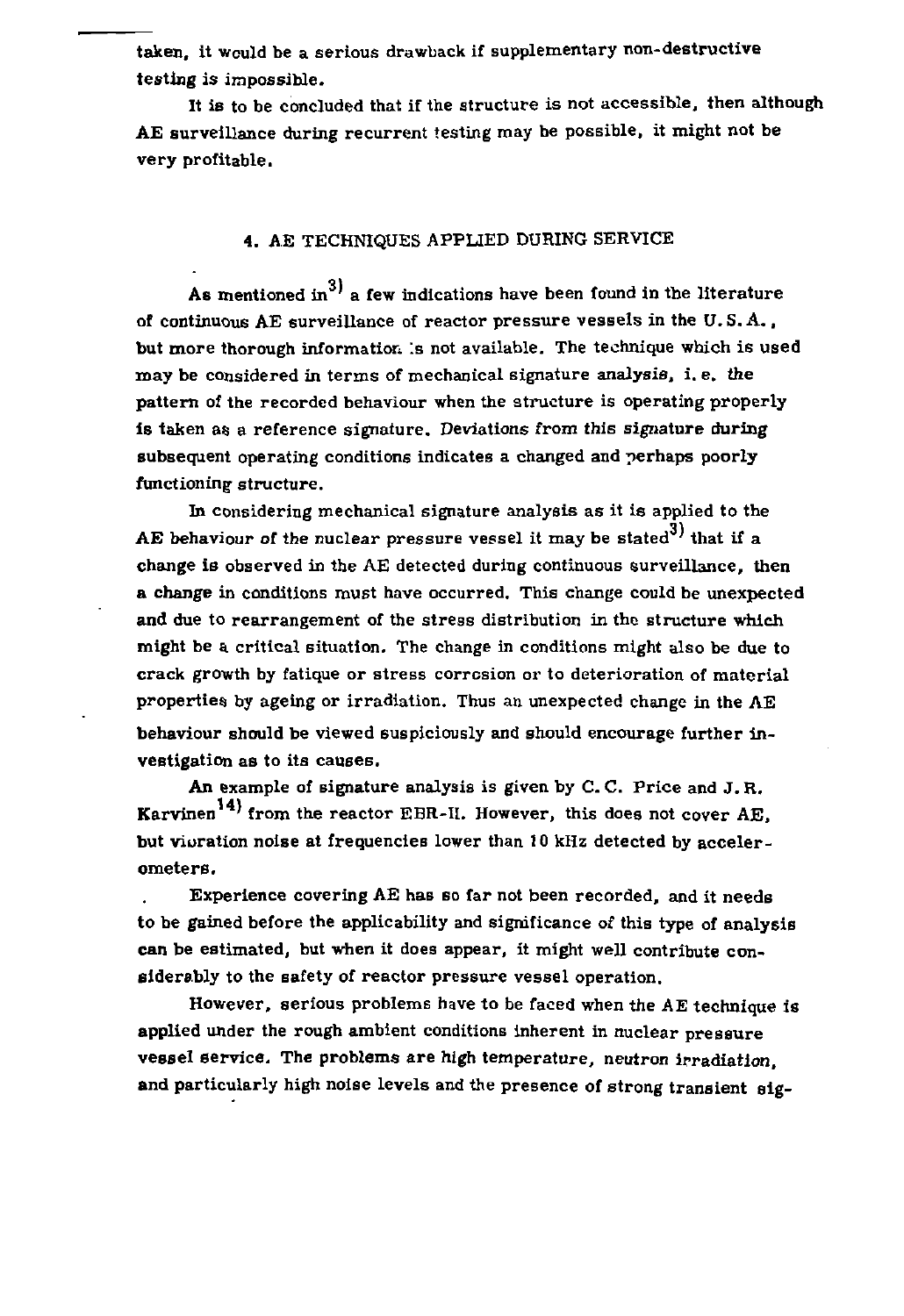**nals from sources other than acoustic emission sources. Tremendous ef**forts have been made recently and are still being made to solve these prob**lems.** 

#### **4.1. AE Surveillance at High Temperatures and During Neutron Irradiation**

**J. B. Vetrano, W. D. Jolly, and P. H. Hutton<sup>10</sup> have reported on investigations made at Battelle Pacific Northwest Laboratories. A wave guide has been developed through which AE is picked up by a transducer at a distance of a few centimetres from the reactor vessel. The wave guide is preferably coupled mechanically to the vessel, and the preamplifier is built into the transducer housing. Successful experiments with similar wave guides**  have been reported by Dunegan<sup>11</sup>.

**Long wave guides seem to have only a limited influence on the trans**mitted AE signal and by these means the problem of the hostile reactor environment can be overcome. In addition to this, however, Eisenblätter<sup>7)</sup> has **gained promising experience by mounting transducers directly on a reactor vessel during service.** 

# **4.2. AE Surveillance at High Noise Conditions**

**The noise spectra have been estimated for several different nuclear**  reactor pressure vessels in the U.S.A. and Germany<sup>10</sup>), 7<sup>1</sup>, Minima in the **noise spectra have been found within the range 0.2 - 1 MHz. At 1 MHz, however, the detection range is so low that a very large number of transducers is necessary to cover an entire vessel. Experimental work has consequently been concentrated on the low end of the frequency range. If a minimum in the noise spectrum is utilized, AE transducers tuned to this frequency are applied in connection with narrow-band filters. AE signals are then picked up at this frequency at a certain signal to noise ratio.** 

**Other ways of filtering are possible. A prediction-error filter has been**  introduced<sup>12)</sup>. On the basis of a noise sample the predicted output of the **filter is compensated. When a signal arrives at the filter, this is in error with the prediction and results in a large output from the filter.** 

**So far in this chapter only white noise (1. e. more or less continously covering a wide frequency band) has been considered. Transient noise signals, resembling AE signals, are more difficult to filter out, but it is possible by choosing typical features by which noise and AE signals can be distinguished.**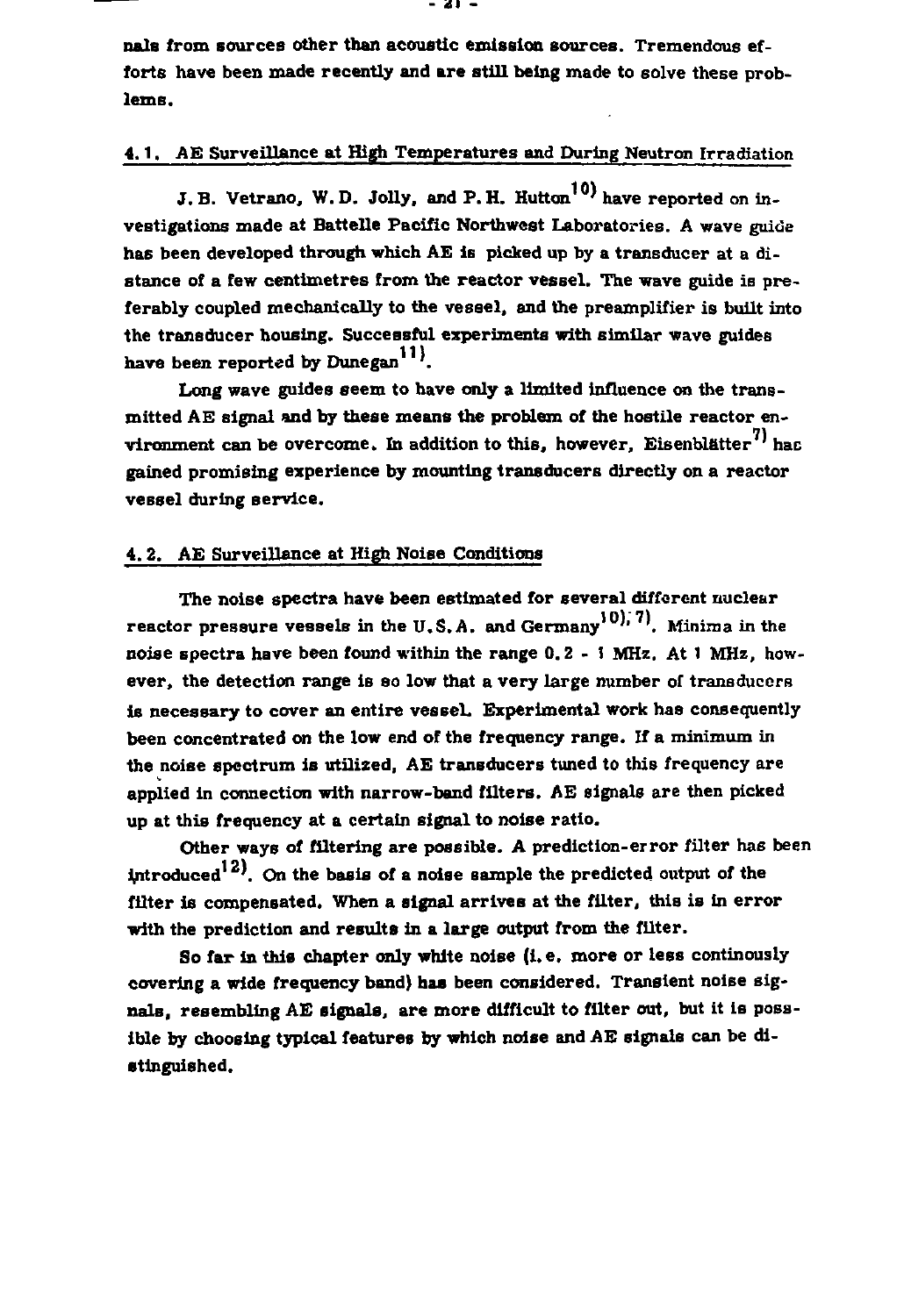Parry has in his location system accomplished a perfect screening of AE signals from friction noise by utilizing the longer persistance of the latter signals.

 $Y.$  Nakamura<sup>13</sup> has utilized a gating system which allows only signals arriving at the right transducers in the expected order to be recognized as AE *signals.* 

If a location system is within reach, this is a useful tool for screening from signals whose origin is indefinable or from signals from outside the region of interest (e. g. the pressure vessel).

 $Varran<sub>0</sub>$ <sup>10</sup>) has introduced a screening from turbulent noise because it is distributed over a certain region within a certain period of time. AE sources are precisely defined in space, and in the spatial distribution of signal sources turbulent signals will, over a certain period of time, disappear in the white noise.

Cavitation noise is very similar to AE signals. According to Vetrano, it should be possible to distinguish between these two types of signal by the very high and continuous rate of cavitation signals. Under stable service conditions AE signals from a defect will presumably be at a much lower and more varied rate .

A very promising project is being run at the moment in the U.S.A. under the Heavy Section Steel Technology Program<sup>15)</sup>. In Idaho an AE test facility has been established, using the 8-m (26 feet) long EBOR (Experimental Beryllium Oxide Reactor) vessel. This vessel has been modified for testing purposes to provide acoustic signals which simulate cracks growing in the vessel as well as acoustic noise which represents various reactor

noises. With this system it has been possible to generate conditions which simulate hydrostatic testing and a varity of operating conditions.

In this and some of the previous chapters have been mentioned a certain number of laboratories known for their valuable constributions to the AE research. It might in this context be mentioned that  $A \subset C, B, \ldots$  Ispra. a status report on failure detection by AE techniques has been prepared by G, Volta; this report includes a list of laboratories working in the field of AE within the CEE area and outlines of their main activities.

Judging from the considerable efforts made in this field, the problems involved with continuous AE detection under the high noise conditions pre - . sent during nuclear reactor service will certainly be solved in the near future.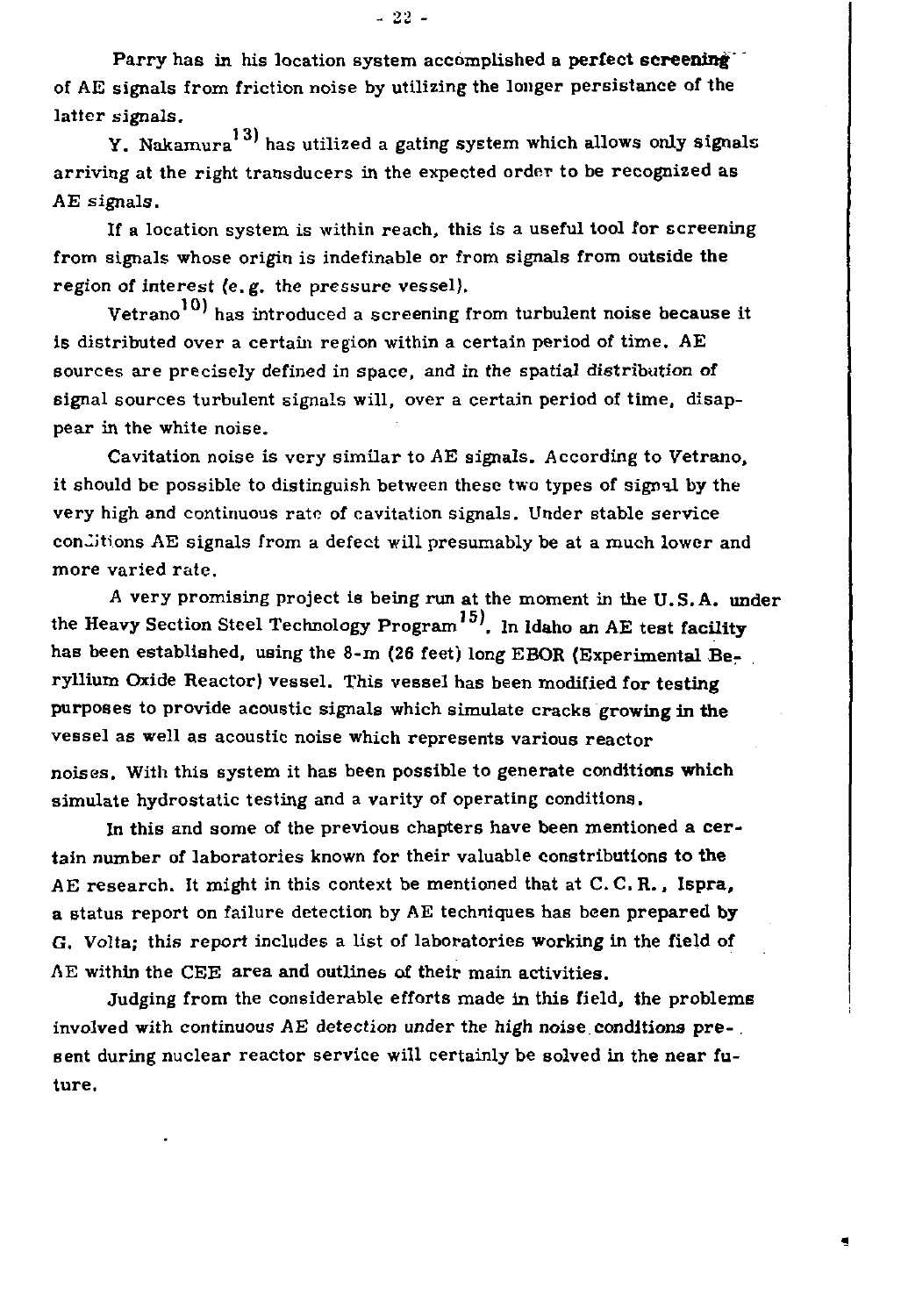#### - 23 -

#### 5. CONCLUSIONS

### AE Techniques Applied During Proof Inspection:

- Detecting, recording, and storing of AE signals from steel structures  $(1)$ is easy to do and widely used. Even though the technique is at present far from perfect, it might in some cases be useful to apply it just to obtain a recording of the acoustic behaviour of the structure during testing.
- $(2)$ The reproducibility and accuracy of the AE technique need to be improved when recordings are compared on a quantitative basis or when quantitative analysis is done, e.g. estimation of stress concentrations in terms of K to  $K_{I_{\alpha}}$  ratios or estimation of rates of different damage processes. The transmission of AE signals from structure to transducer seems to be the principal problem to solve. In addition the properties of the transducer need to be controlled particularly with re spect to frequency conditions both when wide-band and when narrow- -band transducers are desirable for the particular application. To achieve a satisfactory improvement it would be a great help if controllable, reliable sources of reproducible AE signals were available. For this reason the development of such sources ought to be pursued.
- $(3)$ Location of AE sources in steel structures during proof testing may be readily carried out with a high degree of both reliability and accuracy. At the AE sources defects are generally found by other non-destructive methods, and there is a high probability that crack-like defects will be revealed by the AE location technique.
- $(4)$ The contribution of the AE technique in raising confidence in the structure tested is significant. The AE technique covers the entire steel structure at the moment of the first severe loading and points out less reliable areas.

Other non-destructive methods cover limited areas at a time and yield detailed information about the type and extent of the defects. Thus **the** AE technique is a valuable complement to other non-destructive methods. By modifying the proof testing procedure the AE technique might yield valuable information on crack growth conditions. In this context it is worth noting that some of the disadvantages of applying the overstressing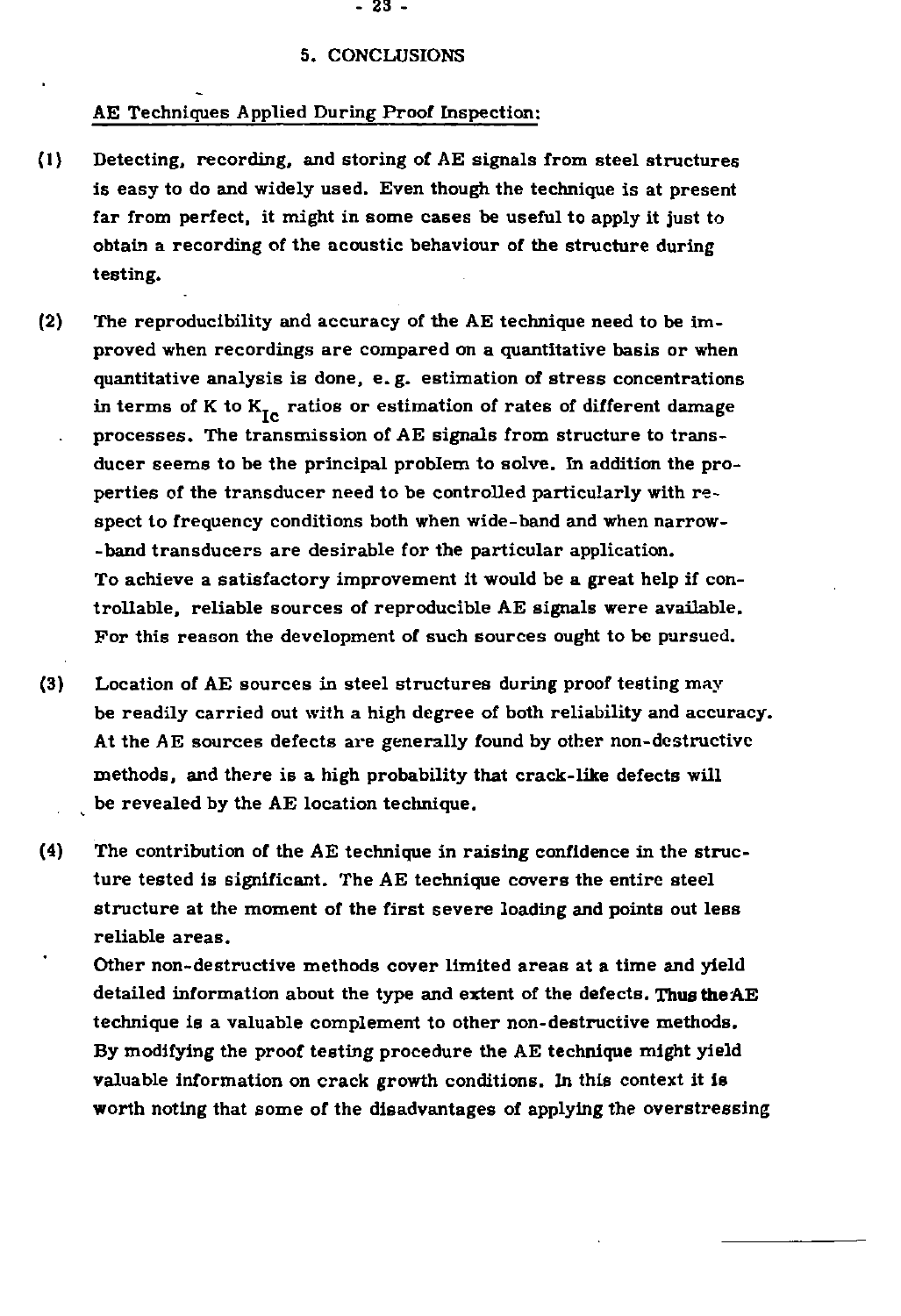technique for stress relief are counteracted if AE surveillance is used simultaneously to control defects.

- (5) Control of the failure probability during proof testing based on acoustic surveillance is at present hardly possible. An experienced operator is able to recognize unusual and alarming AE behaviour, and the test can be suspended and precautions considered. But, even though considerable effort is promisingly being devoted to the exploration of the re lationships between AE behaviour and fracture mechanics, it is at present not possible to state by which criterion the failure probability should be estimated during AE surveillance.
- (6) Information on type and size of defects is not generally obtainable by AE surveillance.

The shortcomings mentioned under (2) have to be overcome before a numerical correlation between  $\land \Xi$  behaviour and fracture mechanics can be established. If this is obtained, it might well be the AE behaviour at an early stage in the test which indicates the significance of the defects present. Information on crack growth by fatigue or stress corrosion might also be obtainable.

### AE Techniques Applied During Recurrent Inspection

(7) When the structure is fully accessible the same sort of advantages may be gained from AE surveillance during recurrent testing as when it is applied during proof testing. However, no experience is at present available.

On account of the shortcomings mentioned under (2), comparison of AE recordings from initial and recurrent tests is unlikely to give significant additional information which might not be gained by other non- -destructive methods.

(8) If the structure is inaccessible, then although AE surveillance during recurrent testing might be possible by using stationary transducers, it would at present be very difficult to interpret the data collected, and again no experience is available.

#### AE Techniques Applied During Service

(9) Application of the AE technique during service is complicated by the rough ambient conditions (noise, temperature, irradiation), and no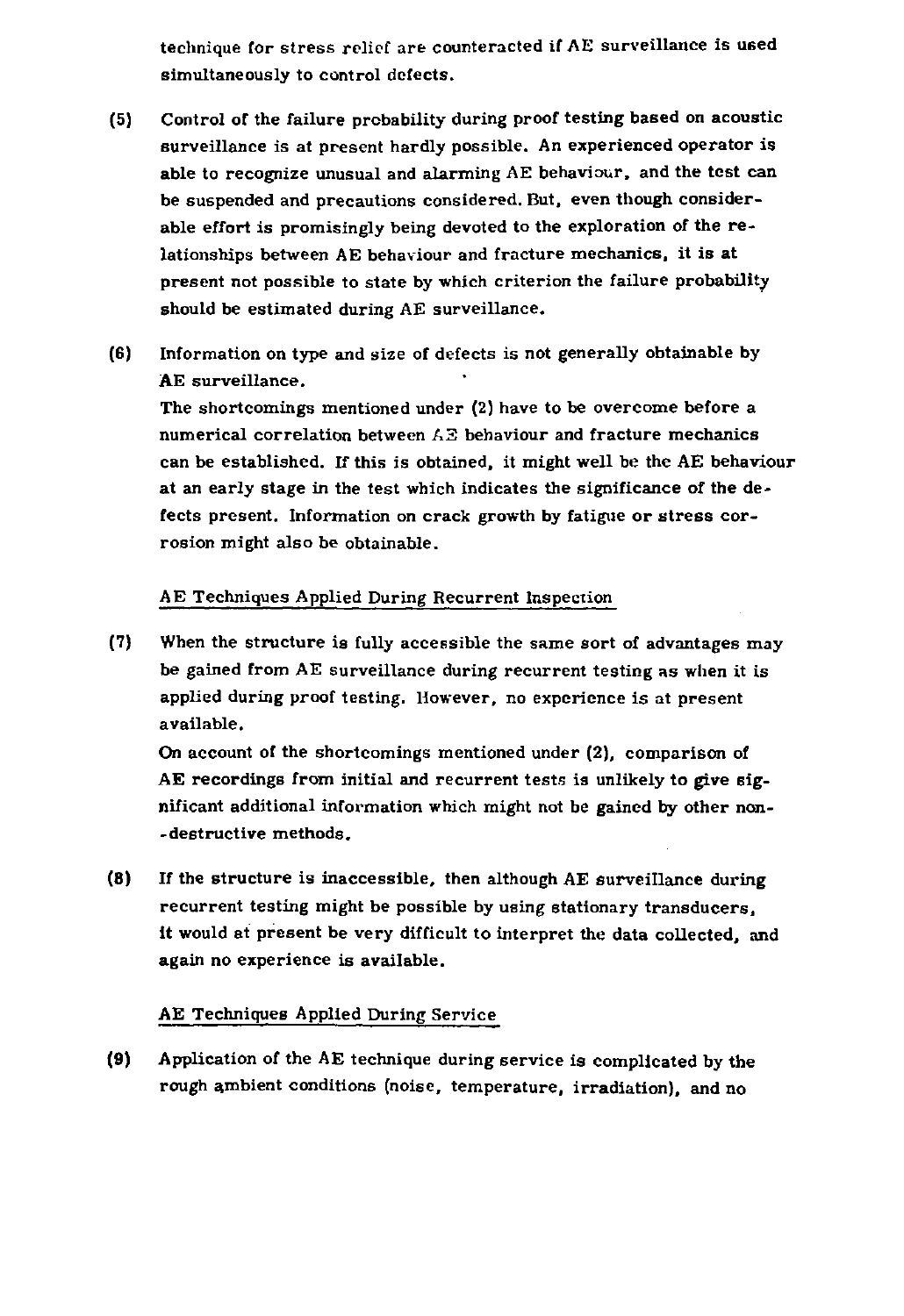experience from practical applications is available. Different methods to overcome the difficulties have successfully been tried experimentally, and considering the impressive efforts devoted to this subject, particularly in the U.S.A., it seems inevitable that the problems involved in continuous AE detection under the conditions present during nuclear reactor service will be overcome in the near future.

(10) When methods of AE surveillance during service have been successfully developed, the serious problem still remaining will be how to utilize the information gained. At the moment it seems natural to use **this mrretUance in terms of mechanical signature** analysis.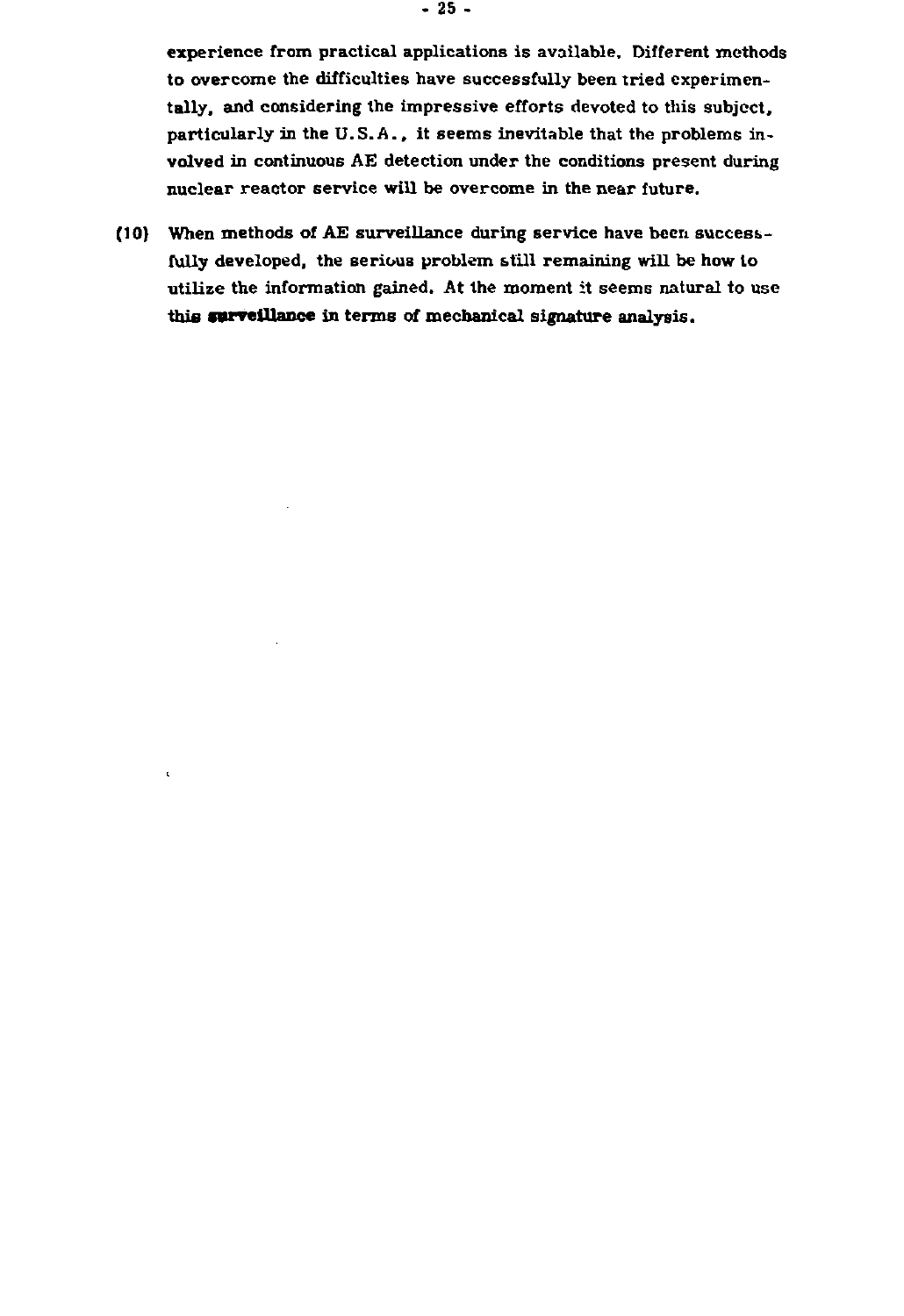#### 6. REFERENCES

- 1) N. Kirby, Application of Acoustic Emission Surveillance Methods to Reactor Pressure Vessels. Supplementary note to Risø-M-1429. UKAEA. REML, Culcheth. Internal report.
- 2) R. HILL and R.W. B. Stephens (Chelsea College), Acoustic Emission from Adhesive Joints. G.J, Curtis (Nondestructive Testing Centre, Harwell), The Characterisation of Failure Mechanisms by Means of Acoustic Emissic.i.

I. L. Mogford (Central Electricity Research Laboratories, Leatherhead), Acoustic Emission and Fracture in Steels. Unpublished lectures given at the meeting "Acoustic Emission", 14 March 1972, Imperial College, London.

- 3) A. Nielsen, Acoustic Emission Surveillance Methods. Risø-M-1429, (1971) 9 pp. Internal report.
- 4) R. Adler, A. Korpel, and P. Desmares, An Instrument for Making Surface Waves Visible. IEEE Trans. Sonics Ultrason.SU-15 (1968) 157-161.
- 5) G.A. Massey and R.R. Carter, Portable Laser Instrument for Vibration Analysis and Transducer Calibration. NASA-CR-73137 (1967) 16 pp.
- 6) D. L. Parry and D. L. Robinson, Incipient Failure Detection by Acoustic Emission: A Development and Status Report. IN-1398 (1970) 111 pp.
- 7) J. Eisenblatter, W. Heide, and R.v. Klot, Forschungsarbeiten zur kontinuerlichen Uberwachung der Rissausbreitung in Druckbehaltern. Untersuchungen im Labor: Sondenentwicklung und Messungen an Proben. 3. Bericht. Dezember 1969. Battelle Institut E.V., Frankfurt am Main.
- 8) J. Eisenblatter, W. Heide, H. JOst, and R. v. Klot, Forschungsarbeiter. zur kontinuerlichen Uberwachung der Rissausbreitung in Druckbehältern. Teil II. Weitere Untersuchungen über die bei der Rissausbreitung emittierten Schallwellen. Abschlussbericht März 1971. Battelle Institut E.V., Frankfurt am Main.
- 9) R.W. Nichols, Use of Ovcrstressing Techniques to Reduce Risk of Subsequent Brittle Fracture - 1, 2. Brit. Weld. J. 15 (1968) 21 - 42. 75-34.
- 10) J.B. Vetrano, W.D. Jolly, and P.II. Hutton, Continuous Monitoring of Nuclear Reactor Pressure Vessels by Acoustic Emission Techniques. Battelle Pacific Northwest Laboratories. Lecture given at the conference Periodic Inspection of Pressure Vessels, 9-11 May 1972, London.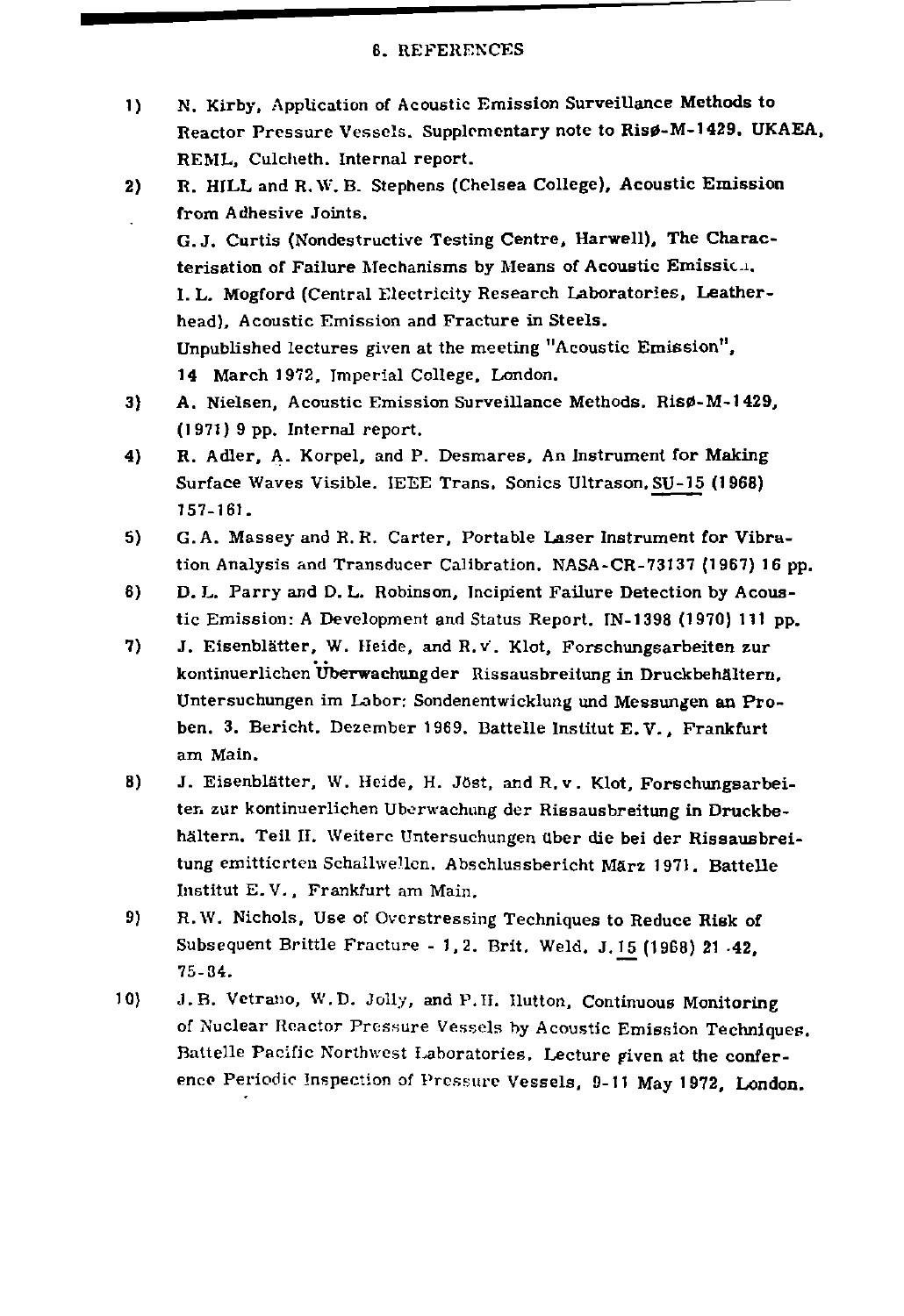- 11) H. L. Dunegan, The Impact of Acoustic Emission on the Technical Community. Unpublished lecture given at the meeting "Acoustic Emission", 14 March 1972, Imperial College, London.
- 12) E.A. Robinson, Multichannel Time Series Analysis With Digital Computer Programs (Holden-Day, San Francisco, 1967) 298 pp.
- 13) Y. Nakamura, Acoustic Emission Monitoring System for Detection of Cracks in a Complex Structure. Mater. Eval., £9 , (1971) 8-12.
- 14) C. C. Price and J. R, Karvinen: "EBR-II Noise-Signature Analysis During the First Half of Fiscal Year 1971". ANL/EBR-36 (1971) 58 pp.
- 15) R. D. Wylie, Developments in Nondestructive Testing Techniques in Reactor Pressure Vessels, Paper No. 1, presented at the Heavy Section Steel Technology Program, 6th Annual Information Meeting, Oak Ridge, Tennessee, 25-26 April 1972.
- 16) G. Volta, Incipient Failure Detection by Stress Wave Emission Techniques. Status Report. (EURATOM, CCR. Ispra, Italy, (1972). 24 pp.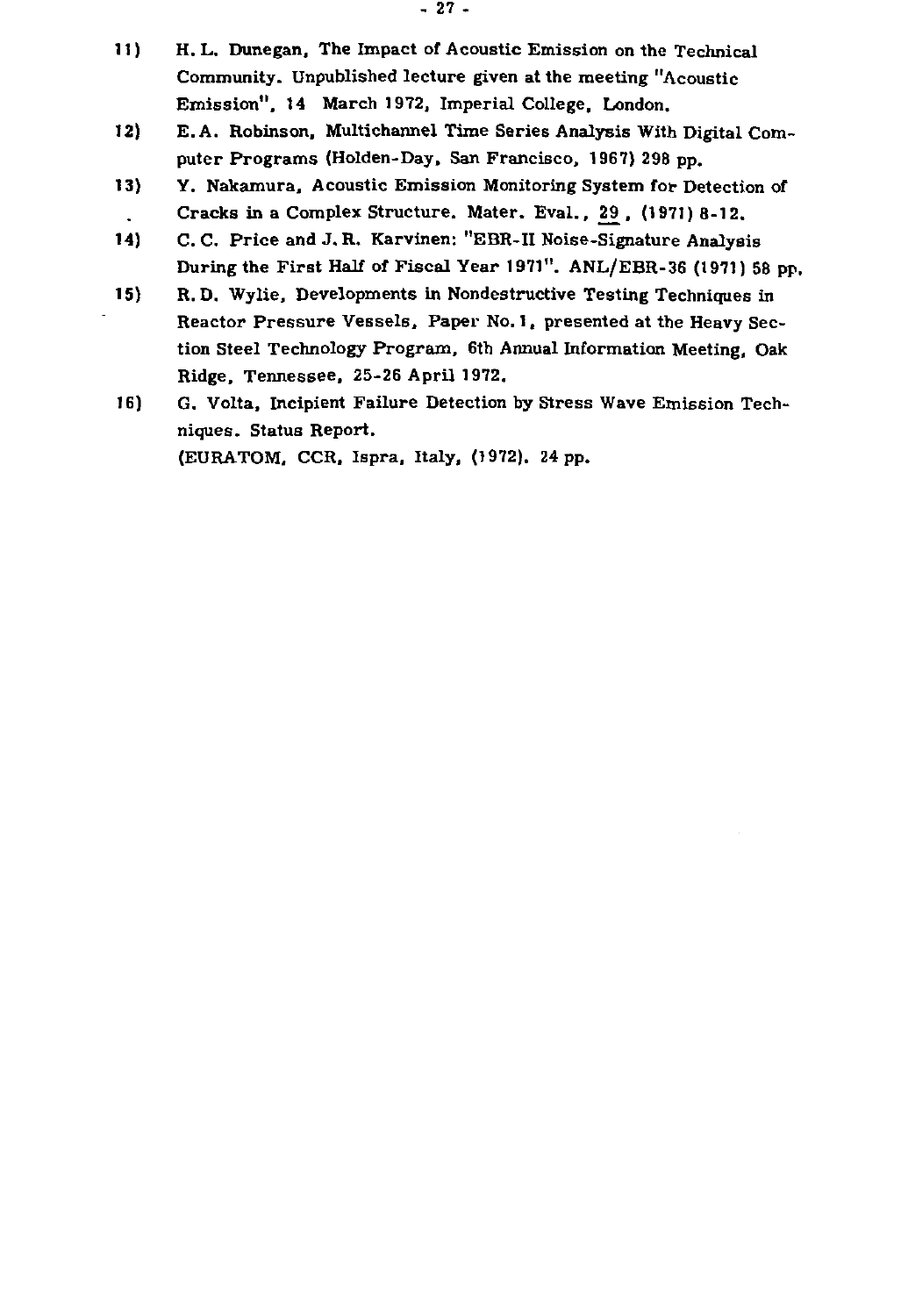#### APPENDIX



AE equipment for the surveillance of a large pressure vessel. For the sake of clarity only four transducers are indicated in the diagram, although in operation the number would be considerably higher.

The system can be divided into three lines with the following operational purposes:

(1) Data storage is shown at the top of the diagram. All information from all transducers is, after suitable amplification, recorded on a tape recorder (frequency range 200 kHz) for storing. It is appropriate simultaneously to connect the channels singly or in groups to an oscilloscope (Visual Scan System) to be able to survey the operation of the transducers and tape recorders.

(2) Recording of energy release signature (ERS) is indicated below the cata storage line. All channels are interconnected ( it would be an advantage to connect the channels in 2 - 3 groups, each with an ERS instrumentation). The signal rate is derived and recorded by a pen recorder as the ERS curve which is carefully observed during the pressure test. A warning system is included which produces audible signals correlated to the AE signals from the vessel (Audio System).

(3) Triangulation for localizing of AE sources is shown at the bottom of the diagram. The crucial part is a time analysis computer (TAC), which is fed by 4 transducers chosen to cover the vessel as efficiently as possible. After filtering off of some noise signals the time elapsed between the arrival of signals from each of the four transducers is recorded by the TAC instru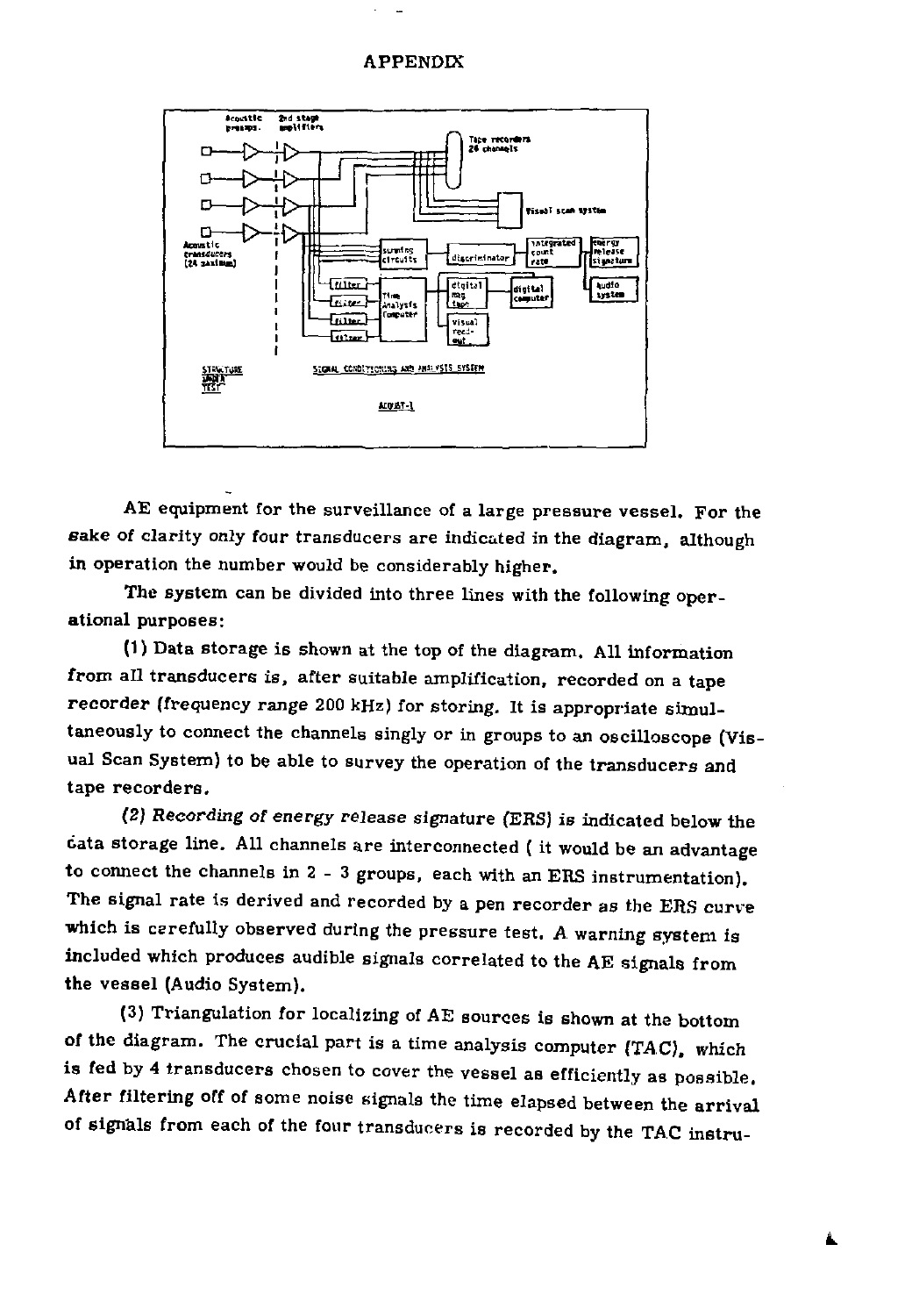ment and stored in a memory. At appropriate times during the pressure testing, the memory may be read out to give the distribution of the recorded periods of time between the arrival of signals from all possible pairs of  $t^1$   $\circ$ 4 transducers. This information is fed to a digital conjunctive directly or via a suitable terminal) which is programmed to calculate the location of probable AE sources. A network of numbers which covers a sketch of a layout of the pressure vessel is read out from the computer (Visual Read Out). Numbers 0 or 9 indicate respectively no or high probability that an AE source is present at the location concerned.

The choice of which of the 4 transducers is to be connected to the TAC system can be changed during the pressure test if it is considered appropriate; the pressure test can be suspended and the tape recorder from the data storage replayed for a repeat TAC analysis using any other choice of 4 transducers from among the number used on the pressure vessel. Further possibilities exist of making refined analyses to find less significant sources of AE with high reliability.

The result of such an investigation is shown in the figure which is a layout of a reactor vessel for the petrol industry. The positions of the transducers and the locations of AE sources are indicated. The source locations have been marked by superimposing the network of numbers from the digital computer.